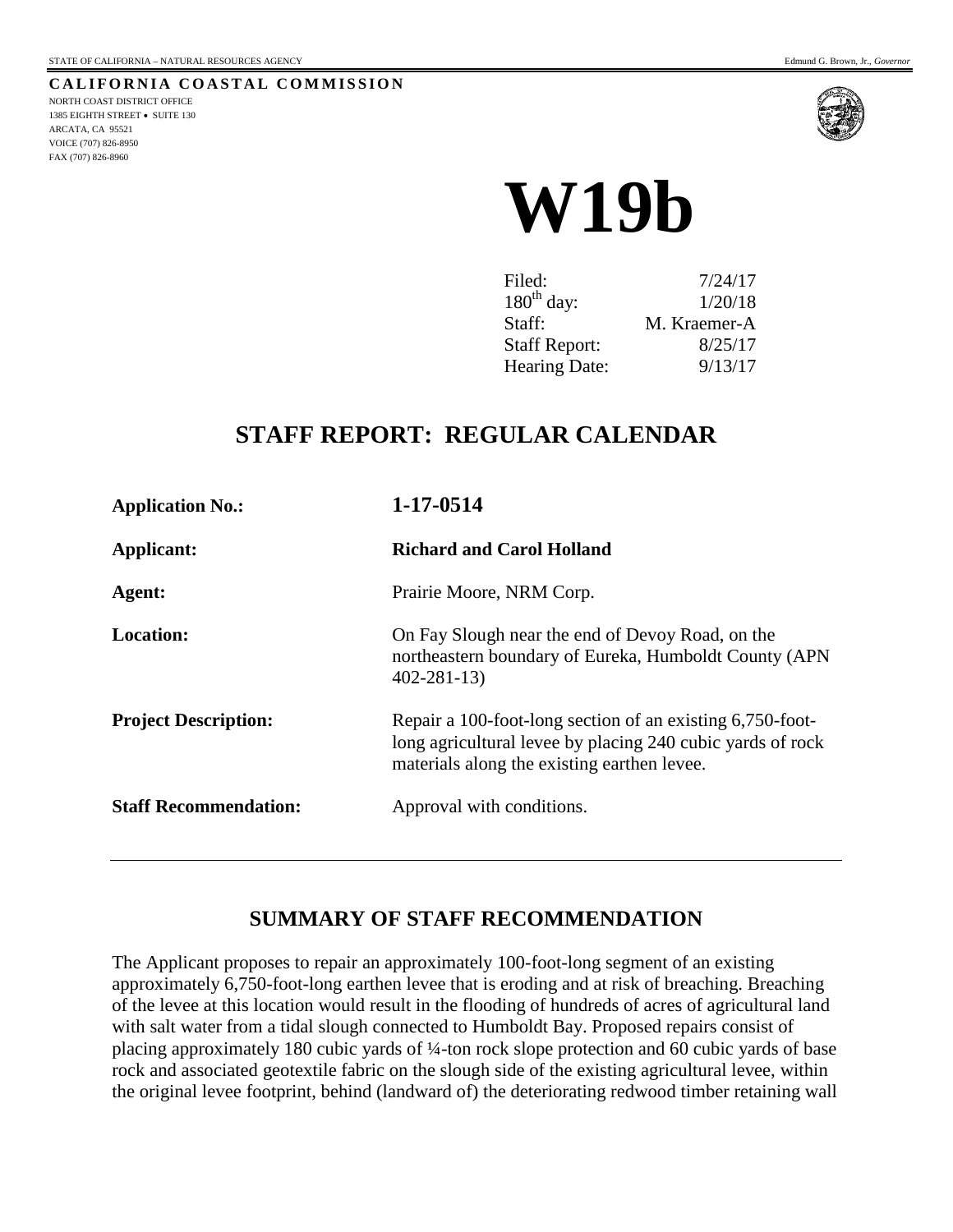that demarcates the historic seaward extent of the levee. Portions of the wall have deteriorated and washed away, and as a result, a segment of levee behind the wall has sloughed off and eroded. Project plans are included as **Exhibit 3**.

The proposed work constitutes a repair and maintenance project pursuant to Section 30610(d) of the Coastal Act and Section 13252 of the Commission's regulations because the project will not involve an addition, enlargement or expansion of the levee, and less than 50% of the levee will be replaced. In its consideration of a repair and maintenance project, the Commission reviews whether the proposed method of repair and maintenance of the existing development is consistent with the Chapter 3 policies of the Coastal Act.

Unless feasible mitigation measures are employed, the method of repair and maintenance could have potential adverse effects on the biological productivity and quality of coastal waters and would not minimize risks of geologic hazards. To address potential adverse effects, staff recommends Special Conditions 1 through 7. **Special Condition 3** outlines general construction standards and responsibilities that must be adhered to, along with timing provisions for construction and BMPs designed to maintain water quality and the marine environment. **Special Condition 4** requires submittal of debris disposal details prior to permit issuance to ensure that excess soil, vegetation, remnants of the redwood timber retaining wall, and other debris generated by excavation of the levee repair area will be disposed of lawfully. **Special Condition 5** specifies standards for the levee repair to ensure the integrity of the repairs and minimize geologic hazards, including requirements that the repairs be performed consistent with the approved engineering plans, that the alignment of the repairs shall encroach no further seaward than the existing remnant timber retaining wall that demarcates the historic footprint of the levee toe, and that the Applicant submit a follow-up monitoring report within one year of completion of construction that assesses any migration or movement of rock at the site and includes recommendations for repair, maintenance, modifications or other work to the levee. Finally, **Special Condition 6** would require the Applicant to successfully implement the proposed habitat enhancement plan to provide feasible mitigation measures to minimize adverse environmental effects the proposed wetland fill impacts consistent with section 30233 of the Coastal Act.

Staff believes that the proposed method of repair and maintenance, if conditioned as recommended, is consistent with Coastal Act sections 30230, 30231, 30232, 30233, and 30253 requiring the protection of marine resources, water quality, and minimization of hazard risks. The Motion to adopt the staff recommendation of **approval with special conditions** is shown on [page 4.](#page-3-0)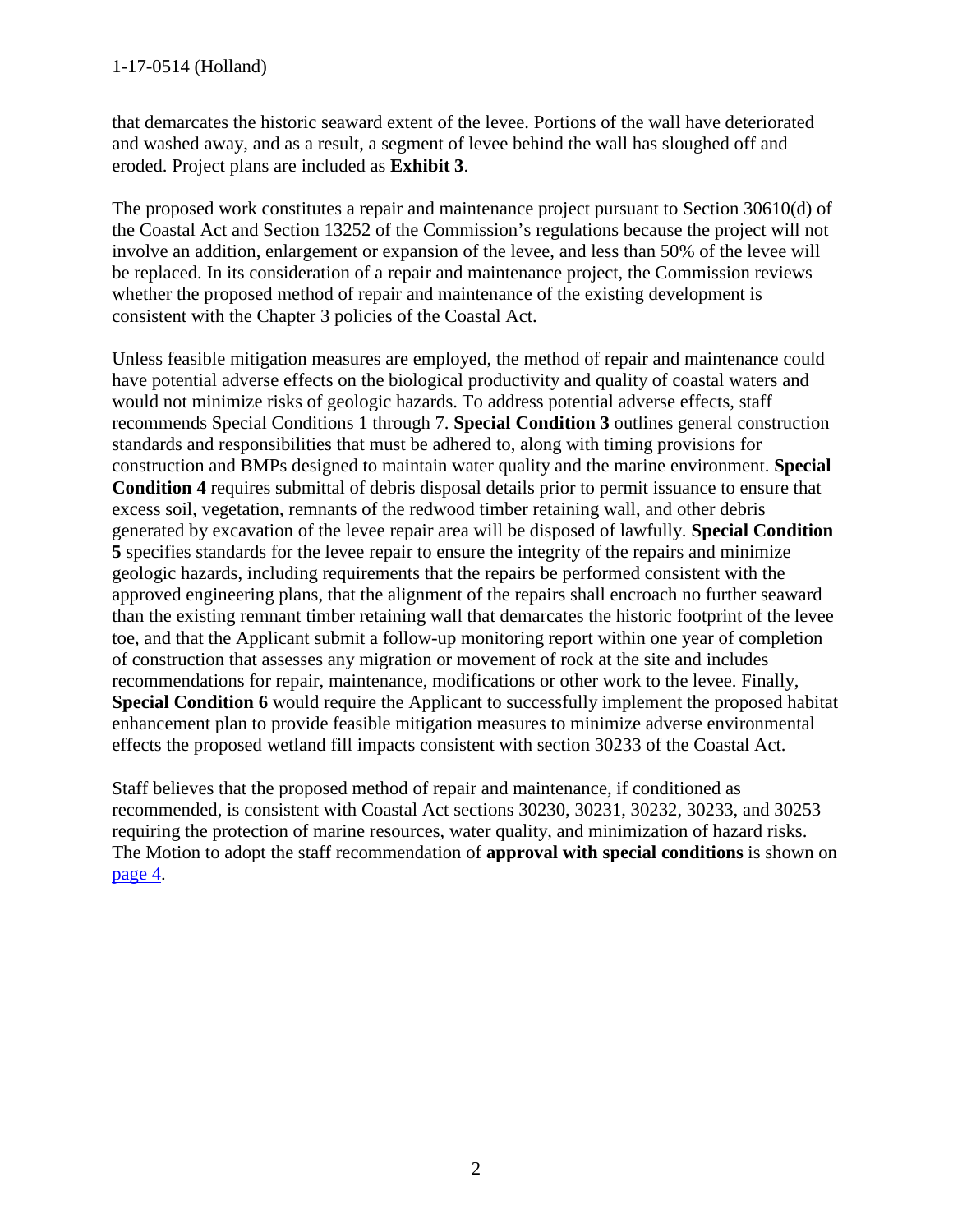# **TABLE OF CONTENTS**

| I.   |                 |  |
|------|-----------------|--|
| Н.   |                 |  |
| III. |                 |  |
| IV.  |                 |  |
|      |                 |  |
|      |                 |  |
|      |                 |  |
|      |                 |  |
|      |                 |  |
|      |                 |  |
|      | G. HAZARDS $21$ |  |
|      |                 |  |
|      |                 |  |
|      |                 |  |

## **APPENDICES**

[Appendix A – Substantive File Documents](#page-24-0)

## **EXHIBITS**

[Exhibit 1 – Regional location map](https://documents.coastal.ca.gov/reports/2017/9/w19b/w19b-9-2017-report.pdf) Exhibit  $2$  – Project vicinity map [Exhibit 3 – Project plans](https://documents.coastal.ca.gov/reports/2017/9/w19b/w19b-9-2017-report.pdf) [Exhibit 4 – Engineer's design memo](https://documents.coastal.ca.gov/reports/2017/9/w19b/w19b-9-2017-report.pdf)  [Exhibit 5 – Habitat enhancement plan](https://documents.coastal.ca.gov/reports/2017/9/w19b/w19b-9-2017-report.pdf) Exhibit  $6 - Access$  and staging plan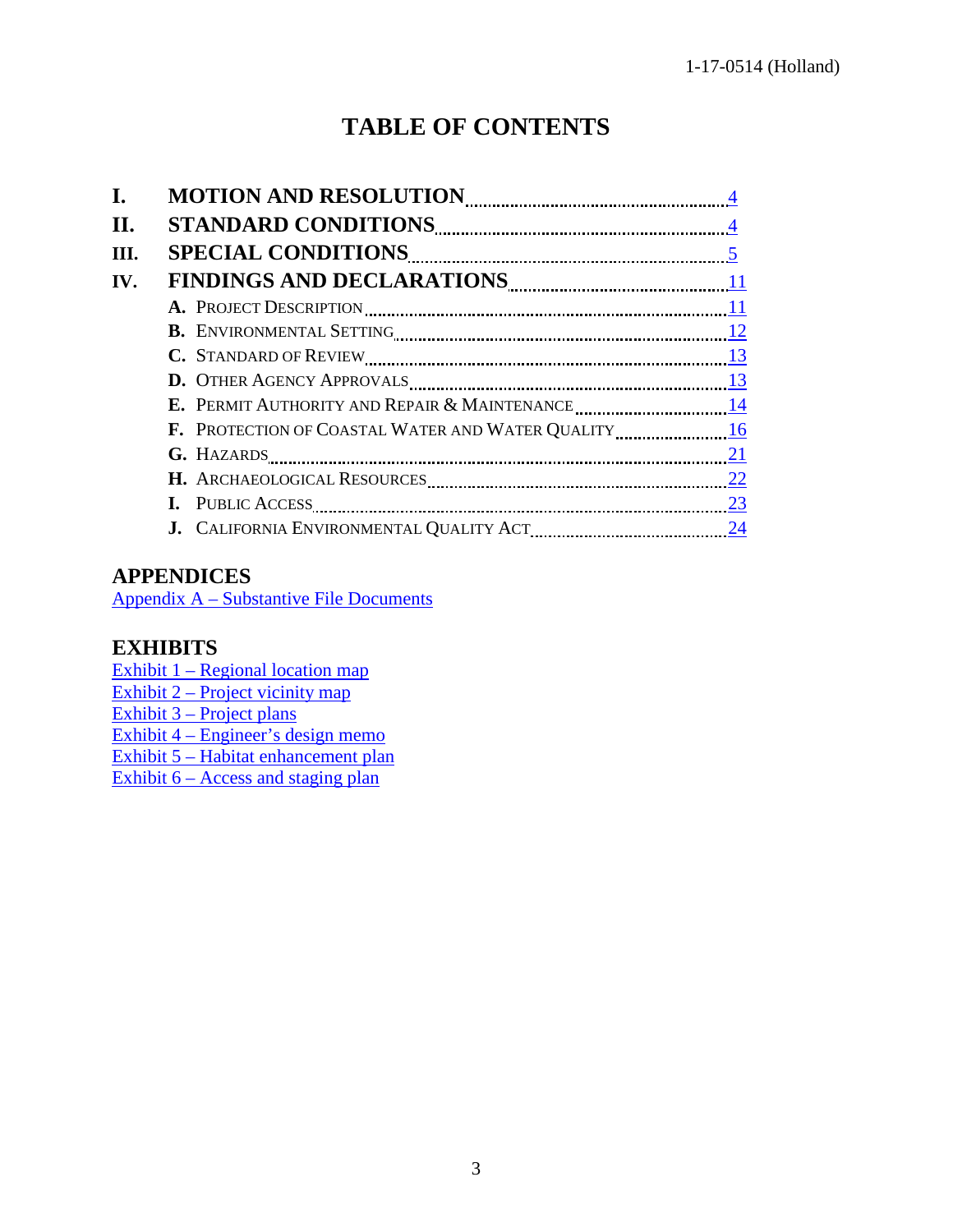## <span id="page-3-0"></span>**I. MOTION AND RESOLUTION**

The staff recommends that the Commission adopt the following resolution:

#### **Motion:**

*I move that the Commission approve coastal development permit 1-17-0514 pursuant to the staff recommendation.* 

Staff recommends a **YES** vote on the foregoing motion. Passage of this motion will result in approval of the permit as conditioned and adoption of the following resolution and findings. The motion passes only by affirmative vote of a majority of the Commissioners present.

#### **Resolution:**

*The Commission hereby approves a coastal development permit for the proposed development and adopts the findings set forth below on grounds that the development as conditioned will be in conformity with the policies of Chapter 3 of the Coastal Act. Approval of the permit complies with the California Environmental Quality Act because either 1) feasible mitigation measures and/or alternatives have been incorporated to substantially lessen any significant adverse effects of the development on the environment, or 2) there are no further feasible mitigation measures or alternatives that would substantially lessen any significant adverse impacts of the development on the environment.* 

## <span id="page-3-1"></span>**II. STANDARD CONDITIONS**

This permit is granted subject to the following standard conditions:

- 1. **Notice of Receipt and Acknowledgment**: The permit is not valid and development shall not commence until a copy of the permit, signed by the permittee or authorized agent, acknowledging receipt of the permit and acceptance of the terms and conditions, is returned to the Commission office.
- 2. **Expiration**: If development has not commenced, the permit will expire two years from the date on which the Commission voted on the application. Development shall be pursued in a diligent manner and completed in a reasonable period of time. Application for extension of the permit must be made prior to the expiration date.
- 3. **Interpretation**: Any questions of intent of interpretation of any condition will be resolved by the Executive Director or the Commission.
- 4. **Assignment**: The permit may be assigned to any qualified person, provided assignee files with the Commission an affidavit accepting all terms and conditions of the permit.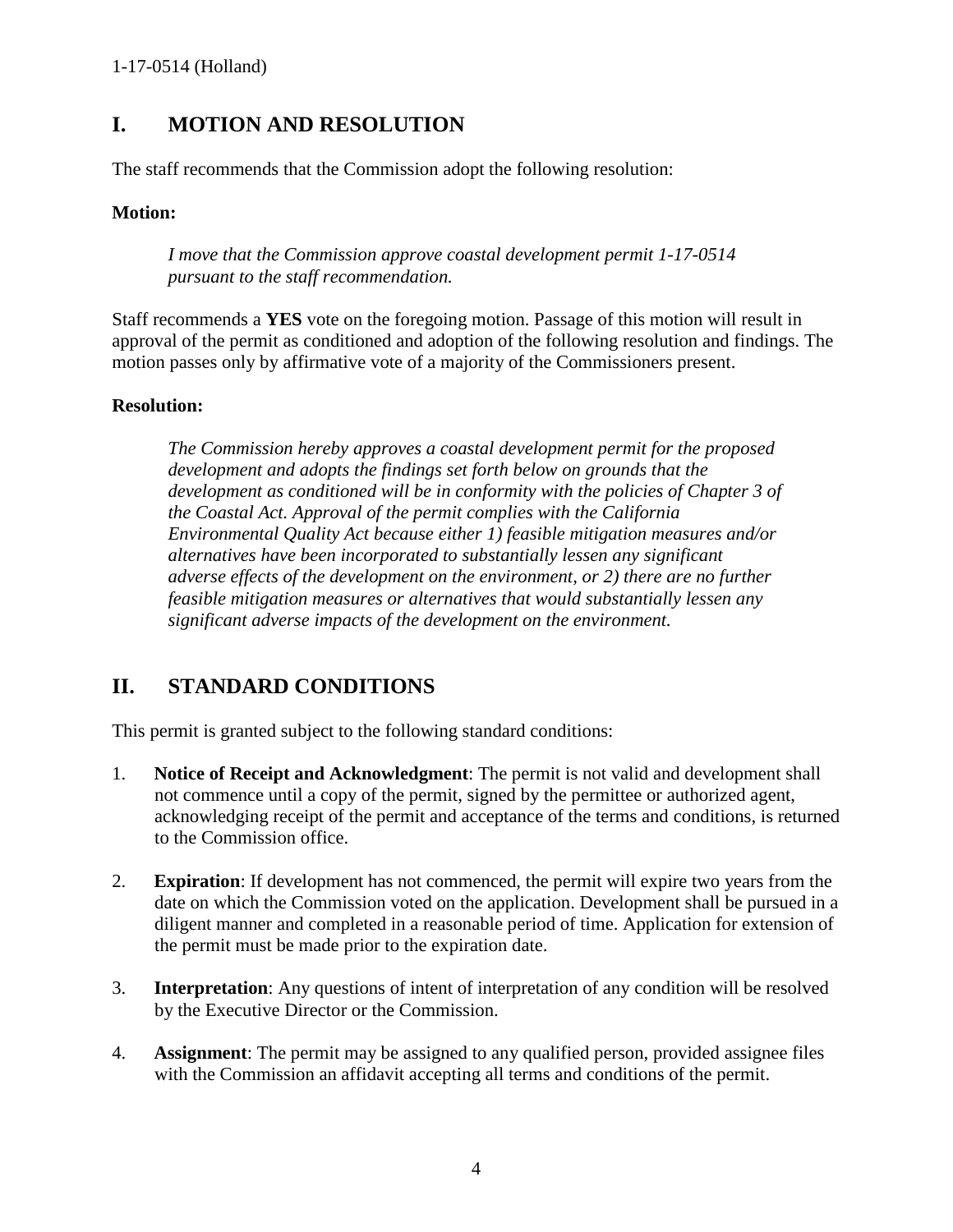5. **Terms and Conditions Run with the Land**: These terms and conditions shall be perpetual, and it is the intention of the Commission and the permittee to bind all future owners and possessors of the subject property to the terms and conditions.

## <span id="page-4-0"></span>**III. SPECIAL CONDITIONS**

This permit is granted subject to the following special conditions:

- **1. Other Agency Approvals.** PRIOR TO ISSUANCE OF THIS PERMIT, the Applicant shall provide to the Executive Director (a) a copy of a Streambed Alteration Agreement issued by the California Department of Fish and Wildlife (CDFW) and (b) a copy of a Water Quality Certification issued by the North Coast Regional Water Quality Control Board (Board), or evidence that no permit(s) or permission(s) is/are required from these agencies. The Applicant shall inform the Executive Director of any changes to the project required by these agencies. Such changes shall not be incorporated into the project until the Applicant obtains a Commission amendment to this coastal development permit, unless the Executive Director issues a written determination that no amendment is legally required.
- **2. State Lands Commission Review.** PRIOR TO ISSUANCE OF THIS PERMIT, the Applicant shall provide to the Executive Director a written determination from the State Lands Commission that (a) no State lands are involved in the development; or (b) State lands are involved in the development and all permits required by the State Lands Commission have been obtained; or (c) State lands may be involved in the development, but pending a final determination, an agreement has been made with the State Lands Commission for the project to proceed without prejudice to that determination.
- **3. Construction Responsibilities** The permittee shall comply with the following constructionrelated requirements and Best Management Practices (BMPs):
	- A. Timing of Construction Activities
		- i. In-water construction activities authorized by this permit, shall be conducted during the period of August 1 through October 15, or for such additional time that the Executive Director may permit for good cause and in consultation with all relevant resource protection agencies, to protect sensitive fish species; and
		- ii. All construction activities involving the removal and/or placement of rock or other materials within coastal waters authorized under this coastal development permit shall be conducted during periods of low-tides only and from above the water surface to the maximum extent feasible to minimize the generation of suspended sediment and potential water quality impacts.
	- B. Staging and Stockpiling
		- i. Staging and storage of construction equipment and materials (including debris) shall not take place in coastal waters, drainage courses, or areas exhibiting wetland hydrology during the construction period. Staging and storage of construction equipment and materials shall occur at least 50 feet from coastal waters, drainage courses, and areas exhibiting wetland hydrology during the construction period, if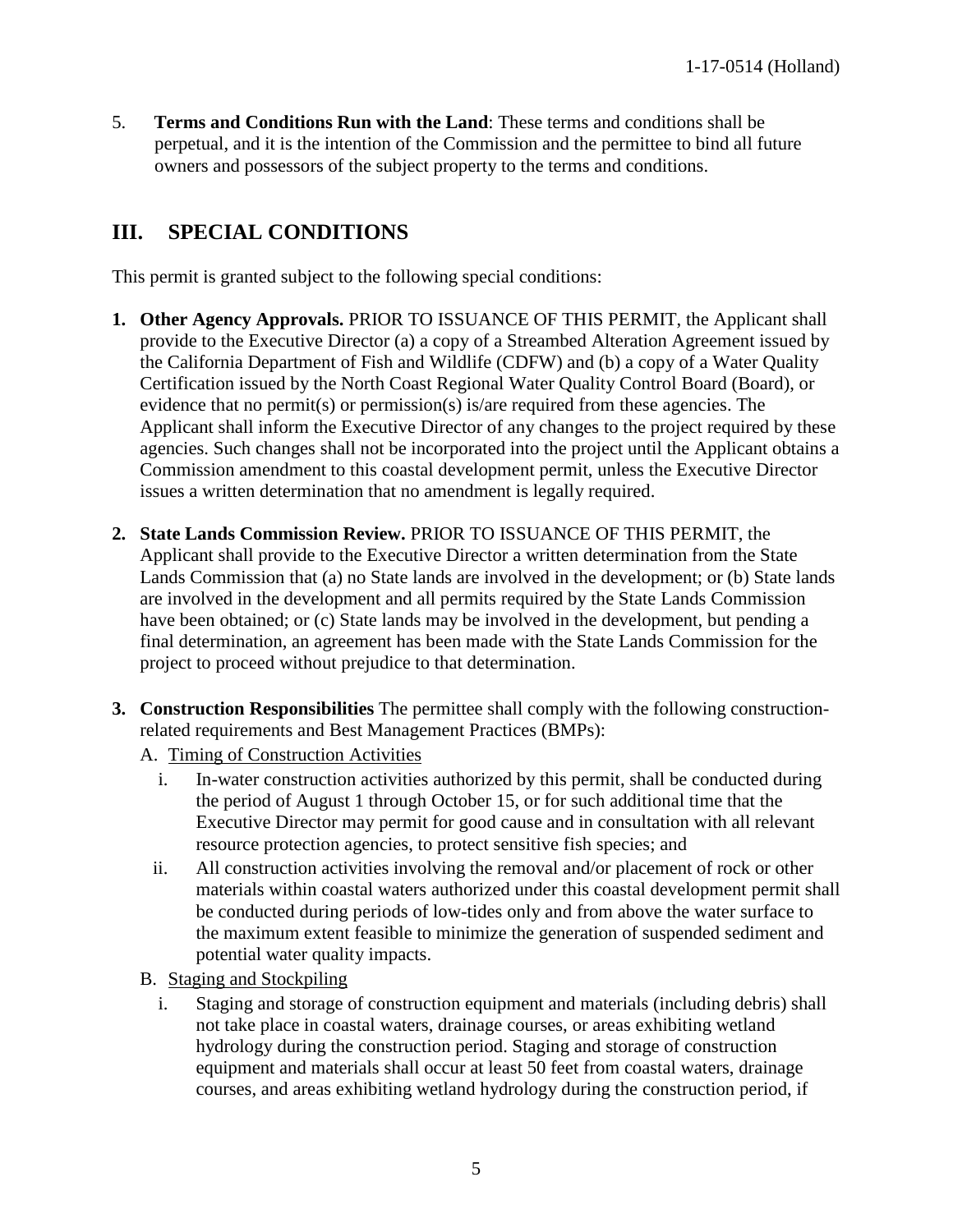feasible. Upon a showing of infeasibility, the applicant may submit a request for review and written approval to the Executive Director for staging and storage of construction equipment and materials closer than 50 feet from coastal waters, drainage courses, and areas exhibiting wetland hydrology during the construction period. Construction is prohibited outside of the defined construction, staging, and storage areas.

- ii. Materials management and waste management BMPs (such as stockpile management, spill prevention, and good housekeeping practices) shall be installed or implemented as needed to minimize pollutant discharge and polluted runoff resulting from staging, storage, and disposal of construction chemicals and materials. BMPs shall include, at a minimum:
- C. Minimize Discharge of Construction Pollutants. The discharge of other pollutants resulting from construction activities (such as chemicals, vehicle fluids, petroleum products, asphalt and cement compounds, debris, and trash) into runoff or coastal waters shall be minimized through the use of appropriate BMPs, including:
	- i. Materials management and waste management BMPs (such as stockpile management, spill prevention, and good housekeeping practices) shall be installed or implemented as needed to minimize pollutant discharge and polluted runoff resulting from staging, storage, and disposal of construction chemicals and materials. BMPs shall include, at a minimum:
		- a) Covering stockpiled construction materials, soil, and other excavated materials to prevent contact with rain, and protecting all stockpiles from stormwater runoff using temporary perimeter barriers.
		- b) Cleaning up all leaks, drips, and spills immediately; having a written plan for the clean-up of spills and leaks; and maintaining an inventory of products and chemicals used on site.
		- c) Proper disposal of all wastes; providing trash receptacles on site; and covering open trash receptacles during wet weather.
		- d) Prompt removal of all construction debris following completion of construction.
	- ii. Fueling and maintenance of construction equipment and vehicles shall be conducted off site if feasible. Any fueling and maintenance of mobile equipment conducted on site shall not take place on the levee, and shall take place at a designated area located at least 50 feet from coastal waters, drainage courses, and coastal wetlands, if feasible (unless those inlets are blocked to protect against fuel spills). The fueling and maintenance area shall be designed to fully contain any spills of fuel, oil, or other contaminants. Equipment that cannot be feasibly relocated to a designated fueling and maintenance area (such as cranes) may be fueled and maintained in other areas of the site, provided that procedures are implemented to fully contain any potential spills.
- D. Minimize Erosion and Sediment Discharge. During construction, erosion and the discharge of sediment off-site or to coastal waters shall be minimized through the use of appropriate BMPs, including:
	- i. Land disturbance during construction (e.g., clearing, grading, and cut-and-fill) shall be minimized, and grading activities shall be phased, to avoid increased erosion and sedimentation.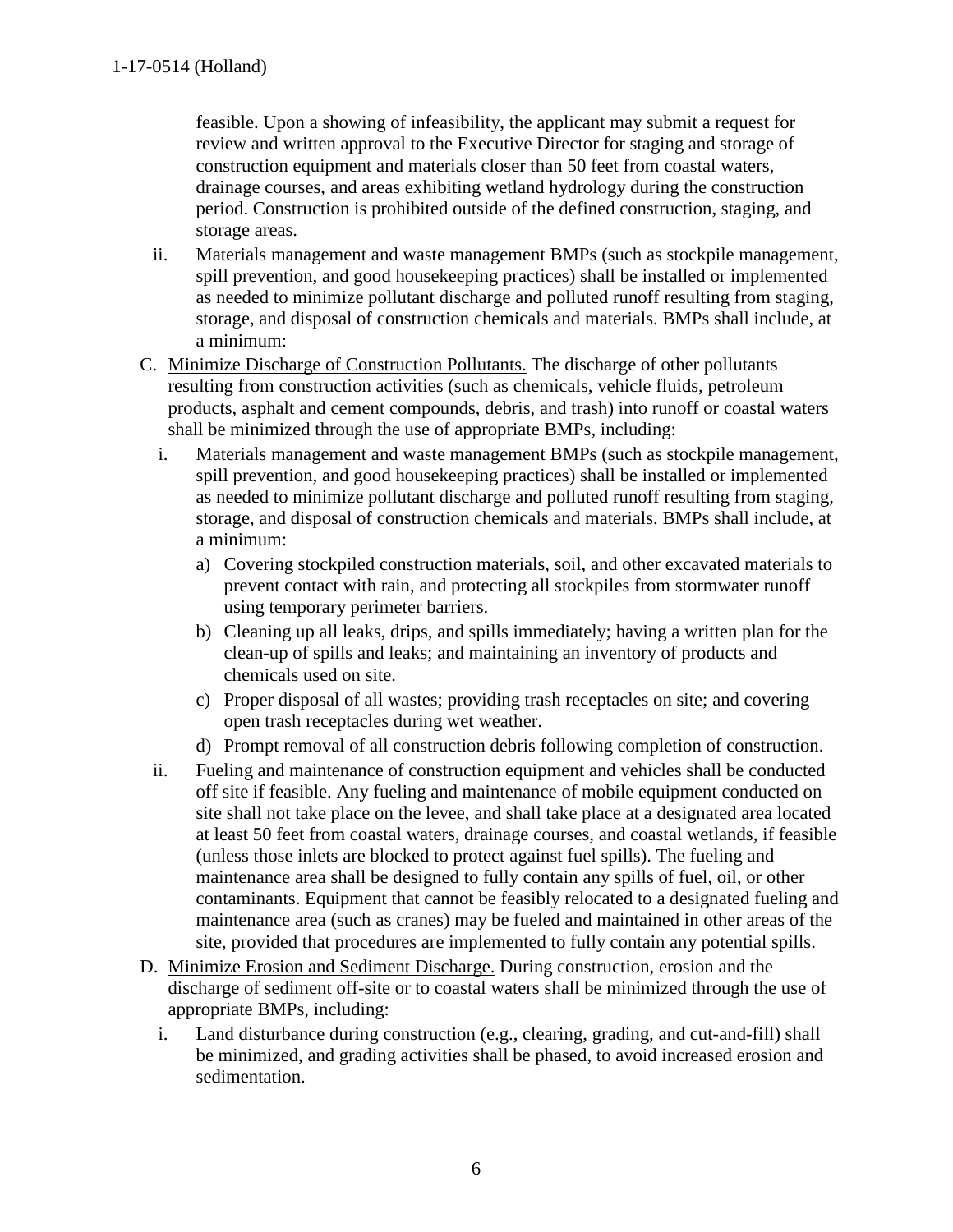- ii. Erosion control BMPs (such as mulch, soil binders, geotextile blankets or mats, or temporary seeding) shall be installed as needed to prevent soil from being transported by water or wind. Temporary BMPs shall be implemented to stabilize soil on graded or disturbed areas as soon as feasible during construction, where there is a potential for soil erosion to lead to discharge of sediment off-site or to coastal waters.
- iii. Sediment control BMPs (such as silt fences, fiber rolls, sediment basins, inlet protection, sand bag barriers, or straw bale barriers) shall be installed as needed to trap and remove eroded sediment from runoff, to prevent sedimentation of coastal waters.
- iv. Grading shall be conducted only during the dry season, from April  $15<sup>th</sup>$  to October  $15<sup>th</sup>$  or for such additional time that the Executive Director may permit for good cause and in consultation with all relevant resource protection agencies, to protect coastal wetlands and waters;
- E. Minimize Other Impacts of Construction Activities. Other impacts of construction activities shall be minimized through the use of appropriate BMPs, including:
	- i. The damage or removal of native vegetation (including trees, native vegetation, and root structures) during construction shall be minimized to achieve water quality benefits such as transpiration, vegetative interception, pollutant uptake, shading of waterways, and erosion control.
	- ii. Soil compaction due to construction activities shall be minimized to retain the natural stormwater infiltration capacity of the soil.
- iii. The use of temporary erosion and sediment control products (such as fiber rolls, erosion control blankets, mulch control netting, and silt fences) shall not incorporate plastic netting (such as polypropylene, nylon, polyethylene, polyester, or other synthetic fibers) to prevent wildlife entanglement and plastic debris pollution.
- F. Construction In, Over, or Adjacent to Coastal Waters and Habitat. Construction taking place in, over, or adjacent to coastal waters and habitat shall protect the coastal waters and habitat by implementing additional BMPs, including:
	- i. Construction activity shall not be conducted below the mean high tide line unless tidal waters have receded and the area is part of the authorized work area.
	- ii. All work shall take place during daylight hours, and lighting of the slough area is prohibited.
- iii. Tarps or other devices shall be used to capture debris, dust, oil, grease, rust, dirt, fine particles, and spills to protect the quality of coastal waters.
- iv. All erosion and sediment controls shall be in place prior to the commencement of construction, as well as at the end of each workday. At a minimum, if grading is taking place, sediment control BMPs shall be installed at the perimeter of the construction site to prevent construction-related sediment and debris from entering the slough, coastal wetlands, and drainage swales.
- v. All debris resulting from construction activities shall be removed from the levee and surrounding pastureland within seven (7) days of completion of construction.
- G. Notification. The permittee shall notify planning staff of the Coastal Commission's North Coast District Office at least three working days in advance of (i) commencement of construction or maintenance activities, and immediately upon completion of construction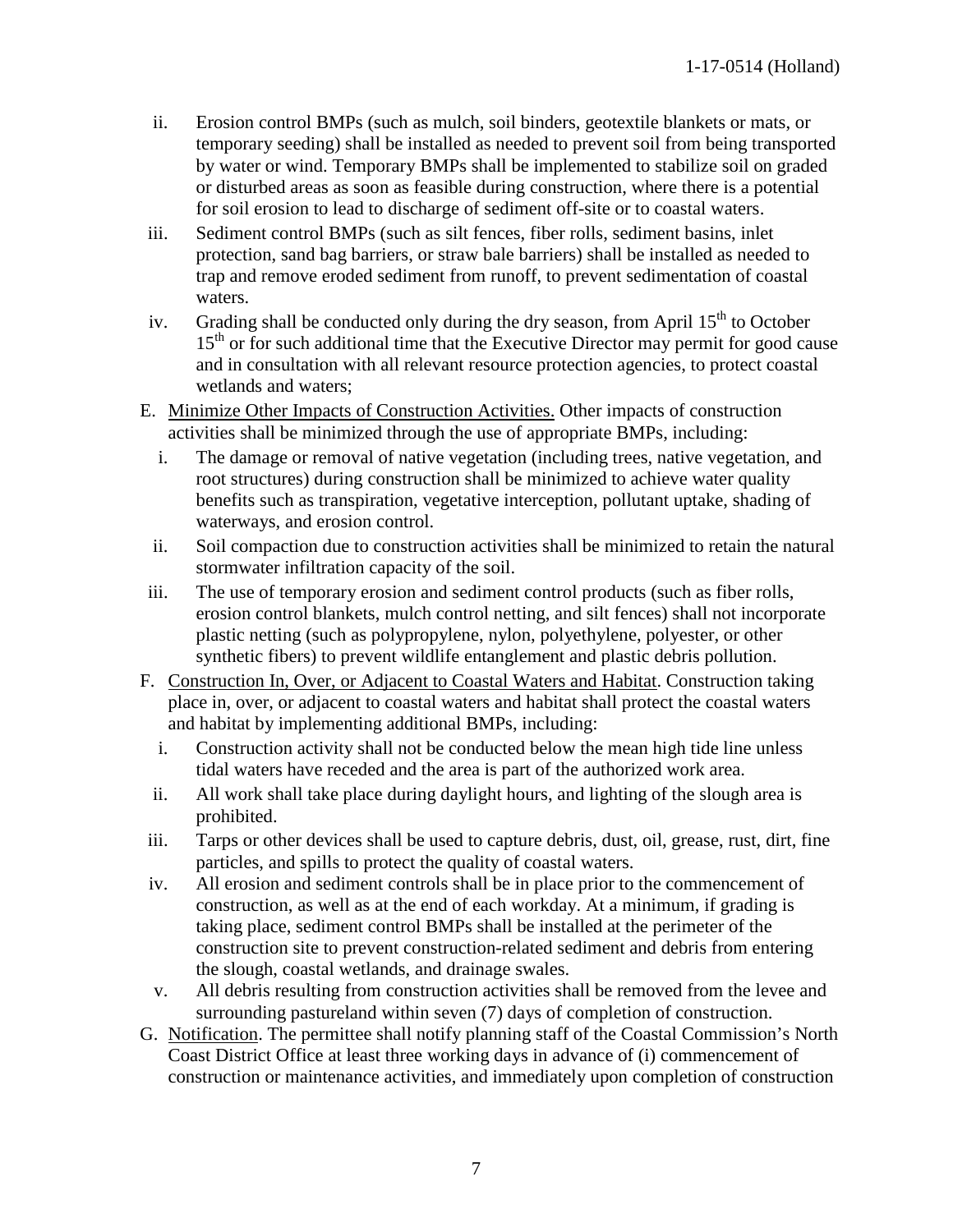or maintenance activities, and (ii) of any anticipated changes in the schedule based on site conditions, weather or other unavoidable factors.

H. Construction Site Documents. Copies of the signed CDP and the approved final plans shall be maintained in a conspicuous location at the construction site at all times. All persons involved with the construction shall be briefed on the content and meaning of the CDP and the approved final plans prior to commencement of construction.

#### **4. Debris Disposal Plan**

- A. PRIOR TO ISSUANCE OF THIS PERMIT, the Applicant shall submit, for the review and approval of the Executive Director, a plan for the disposal of excess construction related debris, including excess soil and vegetative spoils from the excavation of the levee repair area. The plan shall describe the manner by which the material will be removed from the construction site and identify a disposal site that is in an upland area where materials may be lawfully disposed.
- B. The permittee shall undertake development in conformance with the approved final plans unless the Commission amends this permit or the Executive Director issues a written determination that no amendment is legally required for any proposed minor deviations.

#### **5. Levee Repair Authorization, Design, Monitoring and Maintenance**

- A. Conformance with approved engineered plans. The repairs to the levee authorized by this permit shall be performed consistent with the submitted plans titled "Proposed Improvements for Holland Levee Restoration," dated July 2016, and prepared by Manhard Consulting. To protect the integrity of the levee over time, the Permittee must maintain the levee in its approved state. The Permittee shall undertake development in conformance with the approved final plans unless the Commission amends this permit or the Executive Director issues a written determination that no amendment is legally required for any proposed minor deviations.
- B. Structure Alignment. The alignment shall encroach no further seaward than the existing remnant timber retaining wall that demarcates the historic footprint of the levee toe.
- C. No Future Seaward Encroachment. By acceptance of this Permit, the Applicant agrees, on behalf of itself and all successors and assigns, that no future repair or maintenance, enhancement, reinforcement, or any other activity affecting the shoreline structure approved pursuant to Coastal Development Permit 1-17-0514, as described and depicted on approved as-built plans, shall result in any encroachment seaward of the authorized footprint of the shoreline structure. By acceptance of this Permit, the Applicant waives, on behalf of itself and all successors and assigns, any rights to such activity that may exist under Public Resources Code Section 30235.
- D. Monitoring. Within one year following completion of construction, the Applicant shall submit a monitoring report that has been prepared by a licensed geologist, or civil or geotechnical engineer, which (i) evaluates the condition and performance of the approved levee repair area, including an assessment of whether any weathering or damage has occurred that could adversely impact future performance of the repaired structure; (ii) a description of any migration or movement of rock that has occurred on the site; and (iii) recommendations for repair, maintenance, modifications or other work to the levee. If the monitoring report contains recommendations for repair, maintenance or other work, the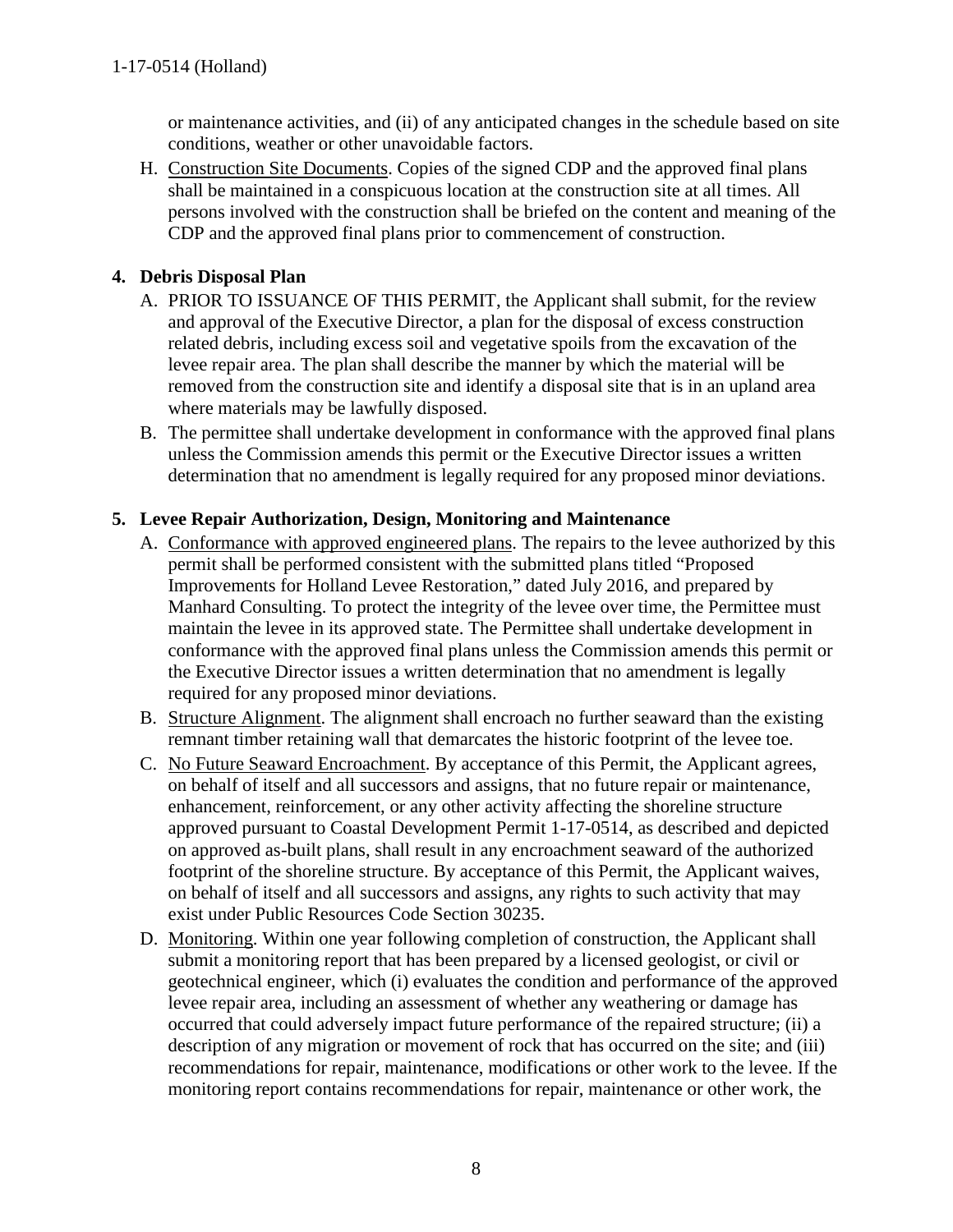Applicant shall contact the Coastal Commission District Office to determine whether such work requires a coastal development permit.

- E. Maintenance. The authorized shoreline structure may be maintained in its authorized asbuilt state, subject to the following:
	- i. The Permittee shall remove or redeposit any debris, rock, or material that becomes dislodged after completion of the approved shoreline protection as soon as possible after such displacement occurs. The Permittee shall contact the North Coast Coastal Commission District Office immediately to determine whether such activities require a coastal development permit.
- ii. Future maintenance work shall not disturb the mitigation vegetation proposed to be planted along the length of the repaired levee pursuant to the proposed Habitat Enhancement Plan required to be implemented by **Special Condition 6**.
- iii. The Permittee acknowledges that these maintenance stipulations do not obviate the need to obtain permits from other agencies for any future maintenance and/or repair episodes.
- iv. At least 30 days prior to commencing any maintenance event, the Permittee shall notify, in writing, planning staff of the Coastal Commission's North Coast District Office. The notification shall include: a) a detailed description of the maintenance event proposed; b) any plans, engineering and/or geology reports describing the event; c) a construction plan that complies with all aspects of **Special Condition 3**; d) any other required agency authorizations; and e) any other supporting documentation describing the maintenance event. The maintenance event shall not commence until the Permittee has been informed by planning staff of the Coastal Commission's North Coast District Office that the maintenance event complies with this CDP. If the permittee has not been given a verbal response or sent a written response within 30 North Coast District Office, the maintenance event shall be authorized as if planning staff affirmatively indicated that the event complies with this CDP. The notification shall clearly indicate that the maintenance event is proposed pursuant to this CDP, and that the lack of a response to the notification within 30 days constitutes approval of it as specified in the permit. In the event of an emergency requiring immediate maintenance, the notification of such emergency episode shall be made as soon as possible, and shall (in addition to the foregoing information) clearly describe the nature of the emergency. The Permittee shall take all legally required follow up activities, and in no event take steps beyond the minimum required to abate the immediate emergency episode, and in compliance with all Coastal Act policies insofar as possible given the situation. The Permittee shall document all steps taken in a written report including photos, to be submitted within 3 days of the action undertaken pursuant to this section.
- v. In addition to the emergency provisions set forth in subsection (c) above, nothing in this condition shall affect the emergency authority provided by Coastal Act Section 30611, Coastal Act Section 30624, and Subchapter 4 of Chapter 5 of Title 14, Division 5.5, of the California Code of Regulations (Permits for Approval of Emergency Work).

#### **6. Implementation of Proposed Habitat Enhancement Plan**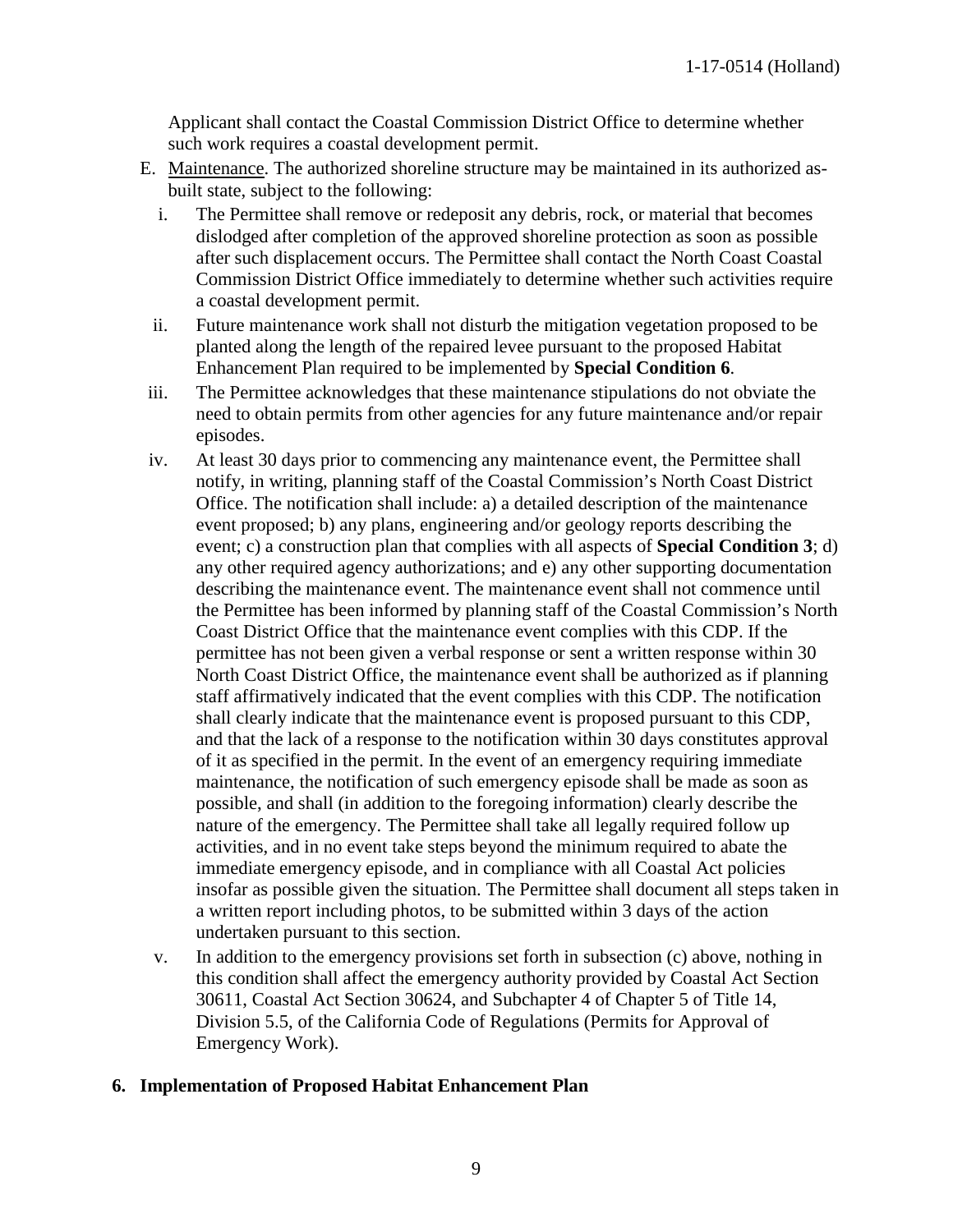#### 1-17-0514 (Holland)

- A. The Applicant shall implement the Habitat Enhancement Plan for the site prepared by NRM Corporation dated July 20, 20117 and as proposed to be modified via email correspondence dated August 23, 2017, including, but not limited to, the following (as more specifically described in the Plan and email): (i) seeding areas disturbed by construction with a native seed mix in the fall months immediately following completion of construction and prior to the oncoming rainy season; (ii) planting a total of 12 native coastal shrub plants, including a minimum of three different species, along the length of the levee repair area or downstream of the levee repair area after the first fall rains following completion of construction of the authorized levee repair work; and (iii) monitoring the survival of plantings for a minimum of five years following completion of levee repair work with the final success goal of obtaining at least 80% native cover.
- B. The Applicant shall submit monitoring reports to the Executive Director by December  $31<sup>st</sup>$  of each monitoring year.
- C. The permittee shall undertake development in conformance with the approved final plans unless the Commission amends this permit or the Executive Director issues a written determination that no amendment is legally required for any proposed minor deviations.
- **7. Assumption of Risk, Waiver of Liability, and Indemnity Agreement.** By acceptance of this permit, the Applicant acknowledges and agrees: (i) that the site may be subject to hazards, including but not limited to from waves, tidal inundation, and other hazards, many of which will worsen with future sea level rise; (ii) to assume the risks to the permittee and the property that is the subject of this permit of injury and damage from such hazards in connection with this permitted development; (iii) to unconditionally waive any claim of damage or liability against the Commission, its officers, agents, and employees for injury or damage from such hazards; and (iv) to indemnify and hold harmless the Commission, its officers, agents, and employees with respect to the Commission's approval of the project against any and all liability, claims, demands, damages, costs (including costs and fees incurred in defense of such claims), expenses, and amounts paid in settlement arising from any injury or damage due to such hazards.
- **8. Deed Restriction.** PRIOR TO ISSUANCE OF THIS PERMIT, the Applicant shall submit, for the review and approval of the Executive Director, documentation demonstrating that the applicant has executed and recorded against the parcel(s) governed by this permit a deed restriction, in a form and content acceptable to the Executive Director: (1) indicating that, pursuant to this permit, the California Coastal Commission has authorized development on the subject property, subject to terms and conditions that restrict the use and enjoyment of that property; and (2) imposing the Special Conditions of this permit as covenants, conditions and restrictions on the use and enjoyment of the Property. The deed restriction shall include a legal description of the entire parcel or parcels governed by this permit. The deed restriction shall also indicate that, in the event of an extinguishment or termination of the deed restriction for any reason, the terms and conditions of this permit shall continue to restrict the use and enjoyment of the subject property so long as either this permit or the development it authorizes, or any part, modification, or amendment thereof, remains in existence on or with respect to the subject property.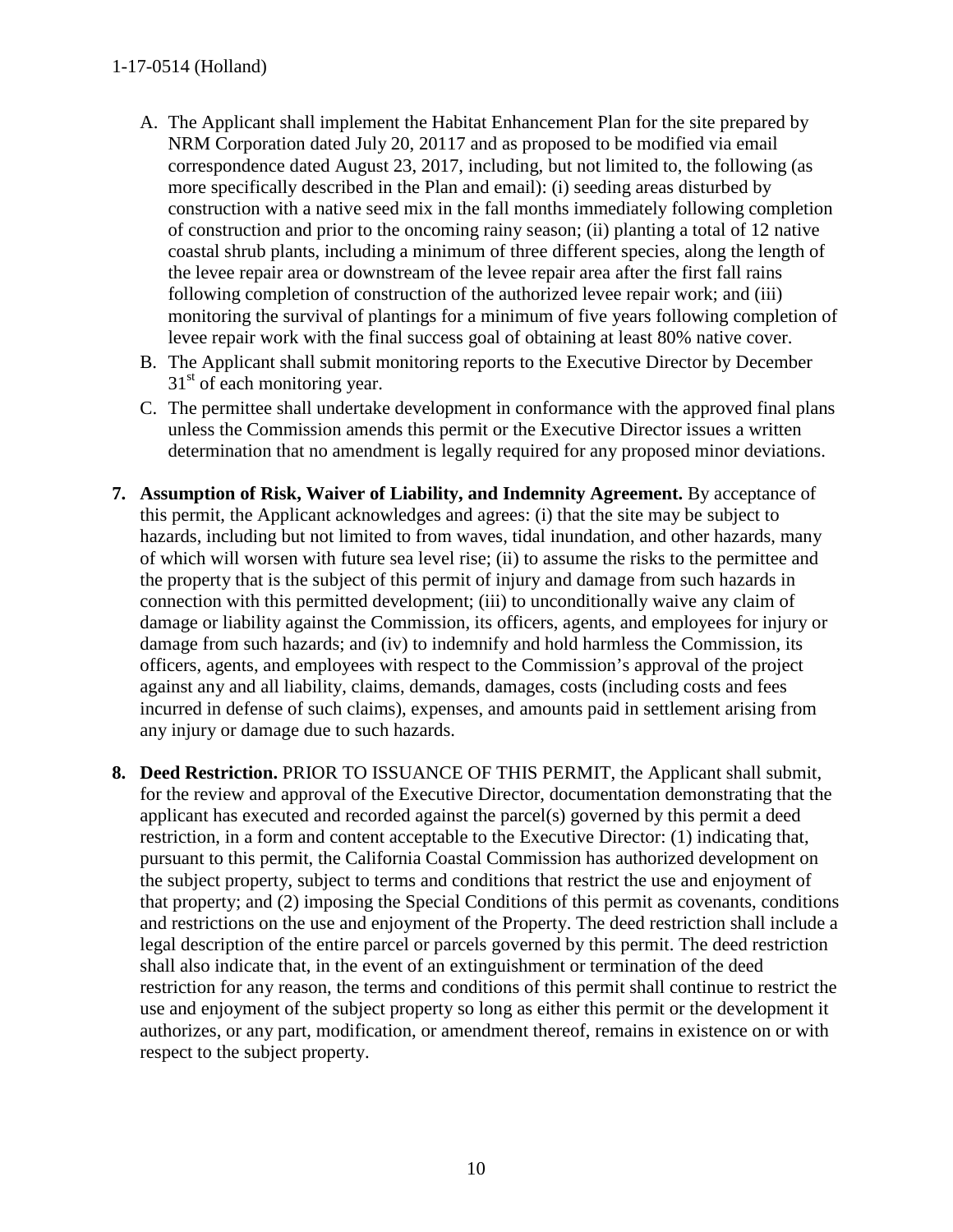**9. Archaeological Resources.** If an area of cultural deposits or human remains is discovered during the course of the project, all construction shall cease and shall not re-commence until a qualified cultural resource specialist, in consultation with the Wiyot Tribe, analyzes the significance of the find and prepares a supplementary archaeological plan for the review and approval of the Executive Director, and either: (a) the Executive Director approves the Supplementary Archaeological Plan and determines that the Supplementary Archaeological Plan's recommended changes to the proposed development or mitigation measures are *de minimis* in nature and scope, or (b) the Executive Director reviews the Supplementary Archaeological Plan, determines that the changes proposed therein are not *de minimis*, and the permittee has thereafter obtained an amendment to CDP 1-17-0514.

## <span id="page-10-0"></span>**IV. FINDINGS AND DECLARATIONS**

The Commission hereby finds and declares as follows:

### <span id="page-10-1"></span>**A. PROJECT DESCRIPTION**

The Applicant proposes to repair an approximately 100-foot-long segment of an existing approximately 6,750-foot-long (on the subject property) earthen levee that is eroding and at risk of breaching. Proposed repairs consist of placing approximately 180 cubic yards of ¼-ton rock slope protection and 60 cubic yards of base rock and associated geotextile fabric on the slough side of the existing agricultural levee, within the original levee footprint, behind (landward of) the deteriorating low redwood timber retaining wall that demarcates the historic seaward extent of the levee. Project plans are included as **Exhibit 3**. Portions of the low wall have deteriorated and washed away, and as a result, a segment of levee behind the wall has sloughed off and eroded. Breaching of the levee at this location would result in the flooding of hundreds of acres of agricultural land with salt water from a tidal slough connected to Humboldt Bay, including pasture land that contains the City of Eureka's water main runs through the subject property, approximately 400 feet inland of the repair site.

As proposed, work would be conducted during the dry season period of August through mid-October during periods of low tide only. It is estimated that three low-tide windows would be needed to construct the rock base of the repair area, which involves excavating a 2-foot-deep (below low-flow water surface elevation) "key wall" in which base rock would be placed. Additional rock then would benched for stability along a 1.5:1 (horizontal: vertical) slope to the existing top of levee.

During construction, access to the work area would be via an existing road within the agricultural lands, which leads on to the 12-foot-wide levee. Equipment and construction materials would be staged/stockpiled in the dry pasture adjacent to the levee. Although the pastureland is a seasonal wetland, work would be conducted when the land is dry, and no materials or equipment would be staged or stockpiled in wet areas. No new crossings or temporary crossings would be needed to access to work area. Silt fencing would be placed between staged/stockpiled materials and the freshwater wetland (inboard ditch) at the base of the landward side of the levee.

As part of the proposed development, the applicant proposes a habitat enhancement plan to offset the habitat impacts associated with the placement of revetment along the earthen levee. Habitat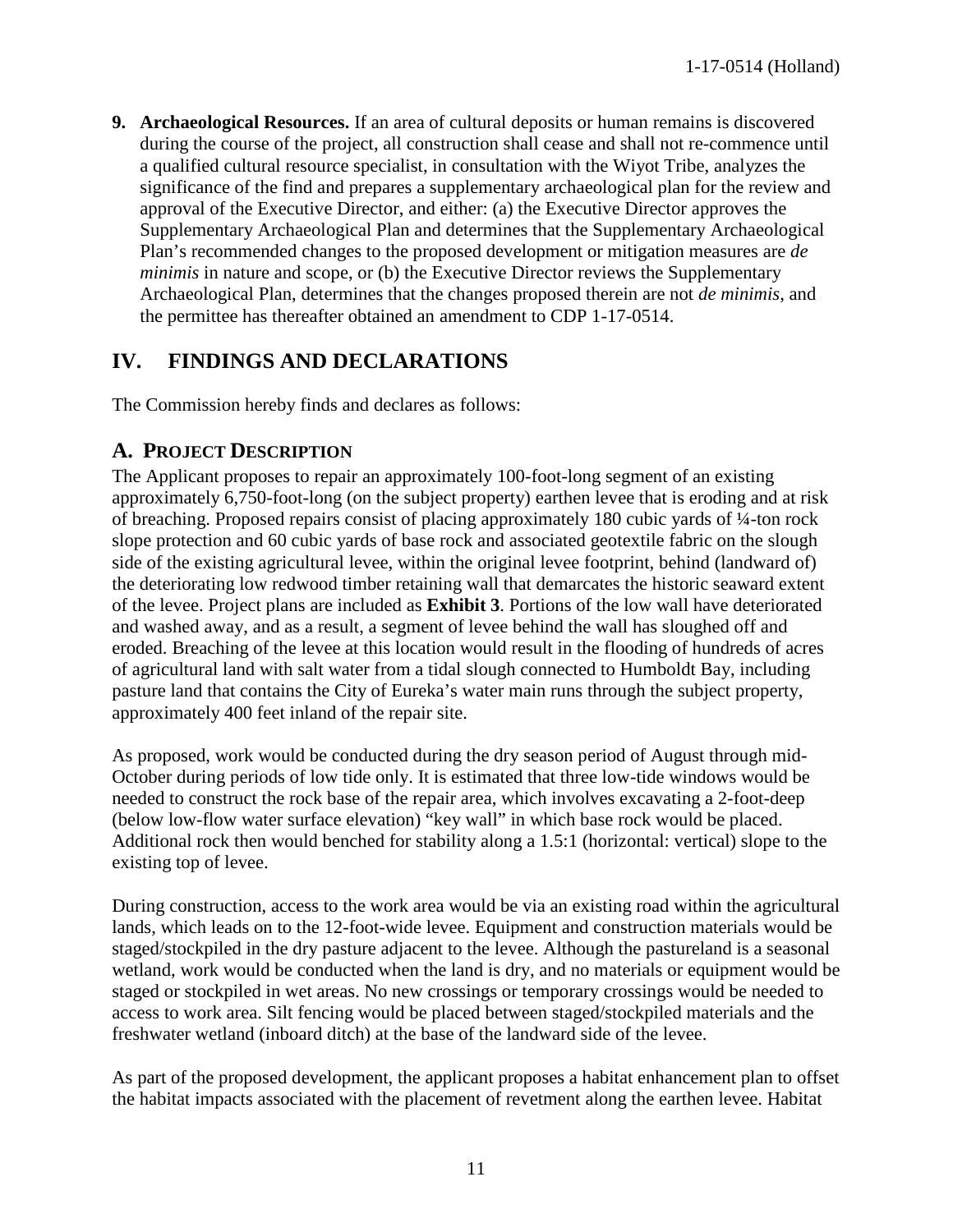impacts would occur to mostly nonnative herbaceous wetland vegetation currently growing on the slough-side of the levee as well as some salt marsh and mudflat habitat in the area behind the timber wall where the levee has eroded away. The stated goal of the proposed habitat enhancement plan is to establish a coastal scrub community along the top of the levee and riparian vegetation along the side of the levee within the project area. The enhancement area is approximately 1,200 square feet in size (100 feet long by 12 feet wide). Current non-native and invasive vegetation along the top of the levee would be replaced with a diversity of native trees and shrub species. The goal is to establish native woody vegetative cover along the levee to increase habitat values for the surrounding freshwater and estuarine wetlands. The plan is proposed to be implemented in the fall/winter period following completion of the proposed levee repair work.

Finally, the applicant proposes to undertake the proposed levee repair project using certain construction practices and Best Management Practices (BMPs) to protect surrounding wetlands, waters, and sensitive species. These include, but are not limited to, the following: (a) use of temporary turbidity barriers, silt fencing, erosion control blankets, and fiber rolls to minimize the potential for sediment to discharge into surrounding wetlands and waters during construction; (b) conducting work only during the dry season and, for work on the lower portion of the slough side of the levee, only during periods of low tide to protect water quality and minimize potential impacts to sensitive fish and frogs with the potential to occur in the project vicinity; (c) use of silt fencing and other erosion control devices around staging and stockpiling areas; (d) avoiding equipment use within freshwater and estuarine wetlands and waters; and (e) implementing spill prevention and control measures to prevent the discharge of hazardous materials into site soils and surrounding wetlands and waters.

## <span id="page-11-0"></span>**B. ENVIRONMENTAL SETTING**

The project site is located on Holland Ranch, an unincorporated agricultural property approximately 120 acres in size located immediately northeast of Eureka. The project area is along Fay Slough, a tidal tributary of Humboldt Bay. The slough is bordered by earthen levees constructed in the late 1800s/early 1900s for the purpose of converting estuarine marshland associated with Humboldt Bay to freshwater (seasonal wetland) pastureland for livestock grazing and other agricultural uses. The levees (also referred to as dikes) protect agricultural land from high tides, flooding and saltwater intrusion. There are over 10,000 acres of diked former tidelands around Humboldt Bay that are locally planned and zoned for agricultural uses under the Humboldt County LCP, included several thousand acres of lands within the Coastal Commission's retained CDP jurisdiction. These diked former tidelands function primarily as seasonal wetlands used for agriculture during the dry season (e.g., cattle grazing). Prior to the lands being diked off from the bay, today's seasonal agricultural lands (diked former tidelands) historically supported an extensive mosaic of estuarine, scrub, riparian, and forest habitats.

Fay Slough supports a number of rare, threatened, and endangered species including coho salmon (*Oncorhynchus kisutch*, federally and state-threatened), Chinook salmon (*O. tshawytscha*, federally threatened), steelhead trout (*O. mykiss irideus*, federally threatened), coast cutthroat trout (*O. clarkii clarkia*, state species of special concern), tidewater goby (*Eucyclogobius newberryi*, federally endangered), longfin smelt (*Spirinchus thaleichthys*, state endangered), and a number of other fishes. In addition, there are five federally designated critical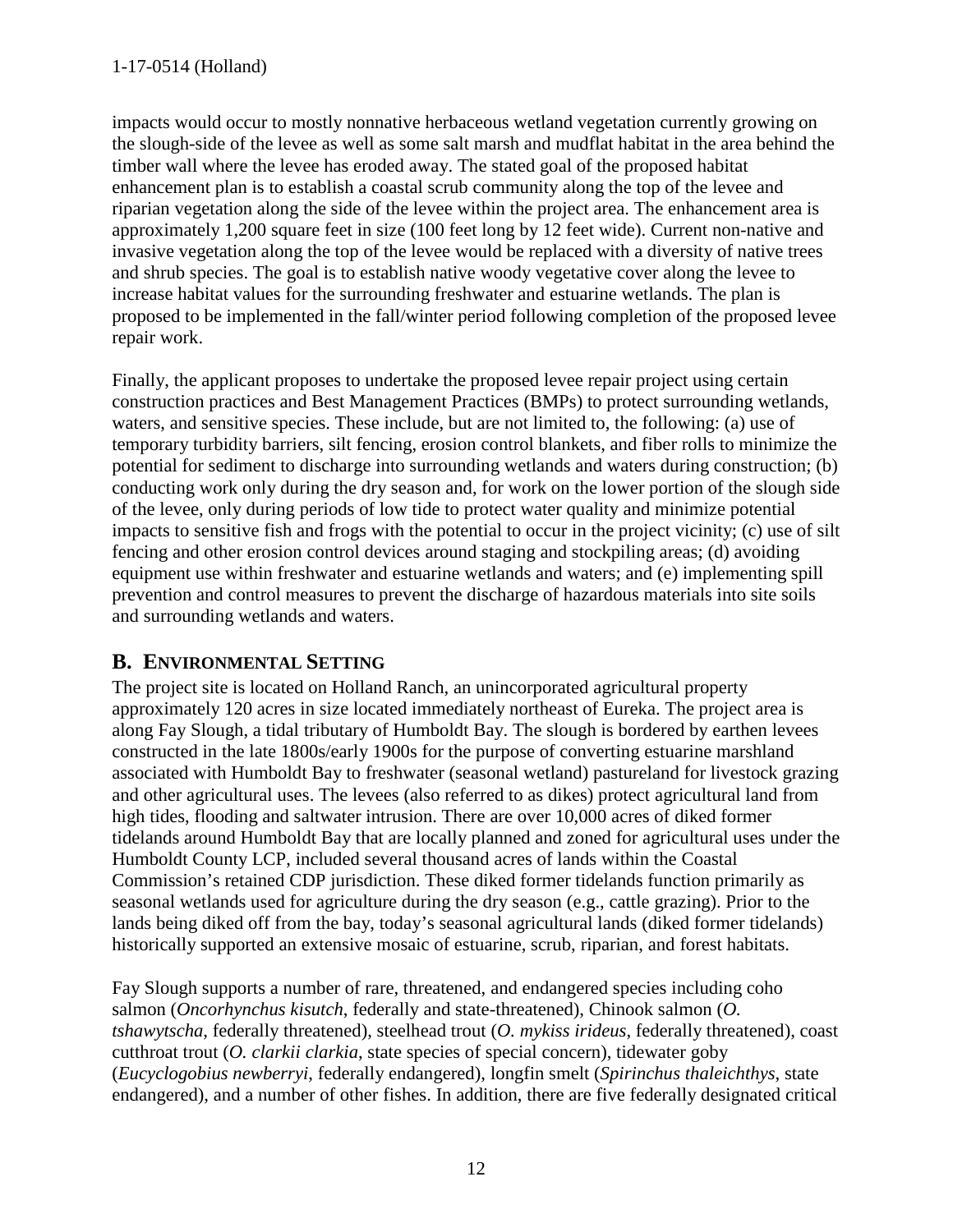habitats in Fay Slough adjacent to the project area for coho and Chinook salmon, steelhead, tidewater goby, and green sturgeon (*Acipenser medirostris*). Furthermore, various rare plant species also occur in salt and brackish marsh habitats near the project area, including Humboldt Bay owl's clover (*Castilleja ambigua* ssp. *humboldtiensis*, California Rare Plant Rank 1B.2**<sup>1</sup>** ), Point Reyes bird's beak (*Chloropyron* [*Cordylanthus*] *maritimum* ssp. *palustre*, California Rare Plant Rank 1B.2), and Lyngbye's sedge (*Carex lyngbyei*, California Rare Plant Rank 2.2). A botanical survey completed for the project by the Applicant's consultant identified owl's-clover and Lyngbye's sedge in the project vicinity, but over 100 feet away from the project work area. Finally, sensitive bird species that forage in the vicinity include brown pelican (*Pelecanus occidentalis*), various species of herons and egrets, various species of diurnal raptors, and numerous other bird species. Humboldt Bay in general is an important link in the Pacific Flyway of migratory waterfowl, shorebirds, and other water-associated birds. The habitat provided at the project site and other wetlands around the bay are part of the complex ecosystem that supports hundreds of thousands of migrant and resident wildlife.

## <span id="page-12-0"></span>**C. STANDARD OF REVIEW**

The proposed project is located in the Commission's retained jurisdiction. Humboldt County has a certified local coastal program (LCP), but the site is within tidal areas and previously filled tidelands over which the state retains a public trust interest. Therefore, the standard of review that the Commission must apply to the project is the Chapter 3 policies of the Coastal Act.

## <span id="page-12-1"></span>**D. OTHER AGENCY APPROVALS**

#### **Humboldt Bay Harbor, Recreation, and Conservation District**

The Harbor District is a county-wide agency with permit jurisdiction over all tidelands, submerged lands, and other lands within and around Humboldt Bay. The District approved an administrative permit for the proposed project in June of 2016.

### **California Department of Fish and Wildlife**

The project requires a Streambed Alteration Agreement from the Department. To ensure that the project ultimately approved by the Department is the same as the project authorized herein, the Commission attaches Special Condition 1, which requires the applicant to obtain all necessary approvals from the Department for the project prior to permit issuance.

### **North Coast Regional Water Quality Control Board**

The project requires a Water Quality Certification from the Board. To ensure that the project ultimately approved by the Board is the same as the project authorized herein, the Commission attaches Special Condition 1, which requires the applicant to obtain all necessary approvals from the Board for the project prior to permit issuance.

#### **State Lands Commission**

 $\overline{a}$ 1 California Native Plant Society (CNPS). 2017. *Inventory of Rare and Endangered Plants* (online edition, v8-01a). CNPS. Sacramento, CA. [http://www.cnps.org/inventory.](http://www.cnps.org/inventory) **LIST 1B** = Rare, threatened, or endangered in California and elsewhere; **LIST 2** = Rare, threatened, or endangered in California but more common elsewhere; **0.2** = fairly endangered in California.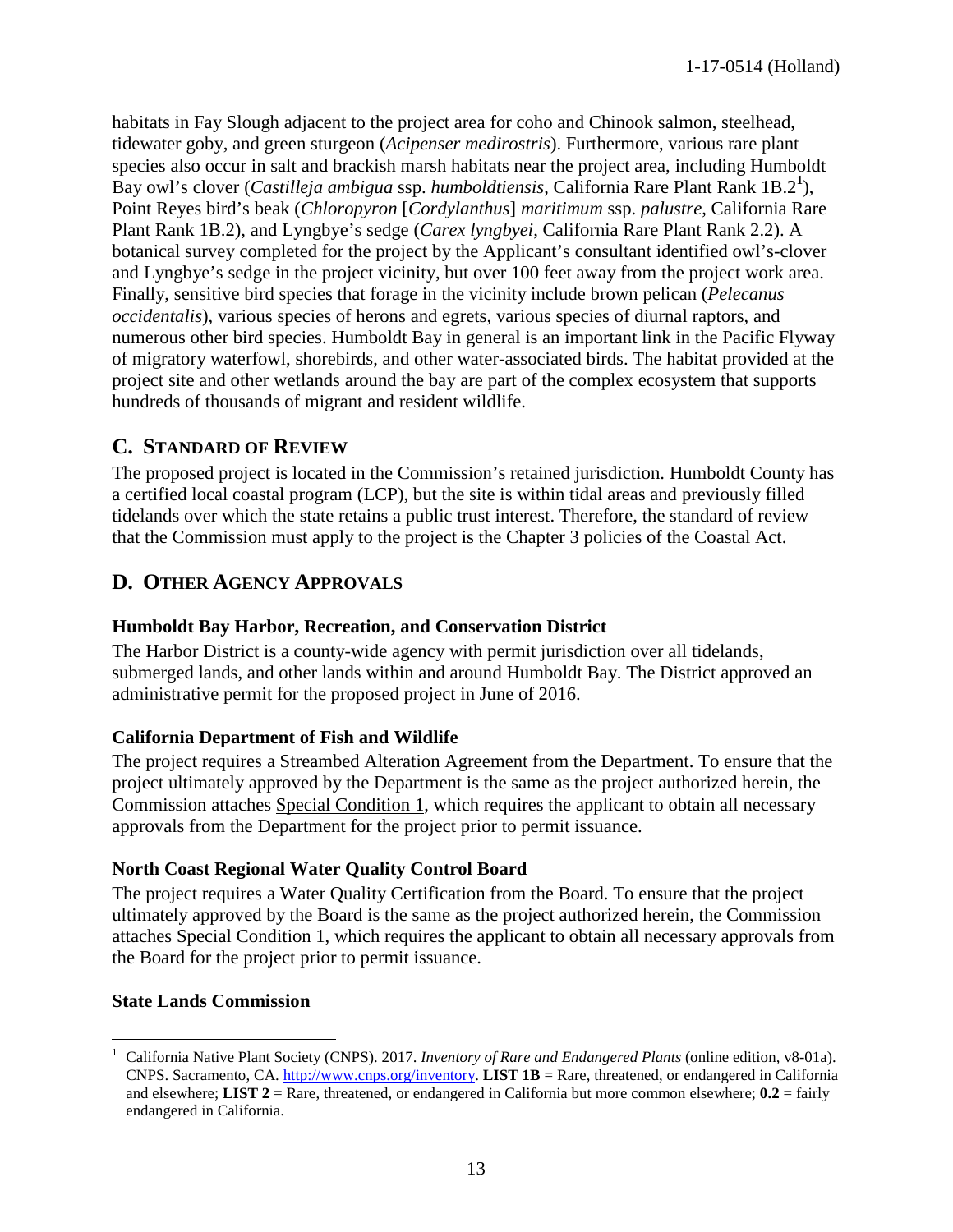The project site is located in an area subject to the public trust. Therefore, to ensure that the applicant has the necessary authority to undertake all aspects of the project on these public lands, the Commission attaches Special Condition 2, which requires the applicant to obtain all necessary approvals from the State Lands Commission (SLC) for the project prior to permit issuance. The SLC has direct jurisdiction and authority over ungranted sovereign tidelands and submerged lands underlying the State's navigable waterways (ocean, bays, sloughs, lakes, and rivers) as well as over lands subject to the public trust.

## **U.S. Army Corps of Engineers**

The Corps determined that the proposed project is eligible for coverage under Nationwide Permit No. 31 (Maintenance of Existing Flood Control Structures). An NWP is a general approval of the activity identified in that permit. Under NWP 31, the applicant is not required to submit a preconstruction notification to the Corps prior to commencing the proposed activity. Thus, the Corps' determination that the project is eligible for coverage under NWP 31 serves as the ultimate Corps approval of the project. The applicant is responsible for adhering to the general conditions specified in the NWP.

Pursuant to section 307(c)(3)(A) of the Coastal Zone Management Act (CZMA), any applicant for a required federal permit to conduct an activity affecting any land or water use or natural resource in the coastal zone must obtain the Coastal Commission's concurrence in a certification to the permitting agency that the project will be conducted consistent with California's approved coastal management program. The Commission's review of the subject CDP application serves as Commission review of the project under the CZMA.

## <span id="page-13-0"></span>**E. PERMIT AUTHORITY FOR REPAIR & MAINTENANCE**

Section 30610 of the Coastal Act provides, in relevant part (emphasis added):

*Notwithstanding any other provision of this division, no coastal development permit shall be required pursuant to this chapter for the following types of development and in the following areas: . . .* 

*(d) Repair or maintenance activities that do not result in an addition to, or enlargement or expansion of, the object of those repair or maintenance activities; provided, however, that if the commission determines that certain extraordinary methods of repair and maintenance involve a risk of substantial adverse environmental impact, it shall, by regulation, require that a permit be obtained pursuant to this chapter.*

Section 13252 of the Commission administrative regulations (14 CCR 13000 *et seq*.) provides, in relevant part (emphasis added):

*For purposes of Public Resources Code section 30610(d), the following extraordinary methods of repair and maintenance shall require a coastal development permit because they involve a risk of substantial adverse environmental impact:…* 

*(3) Any repair or maintenance to facilities or structures or work located in an environmentally sensitive habitat area, any sand area, within 50 feet of the edge of a*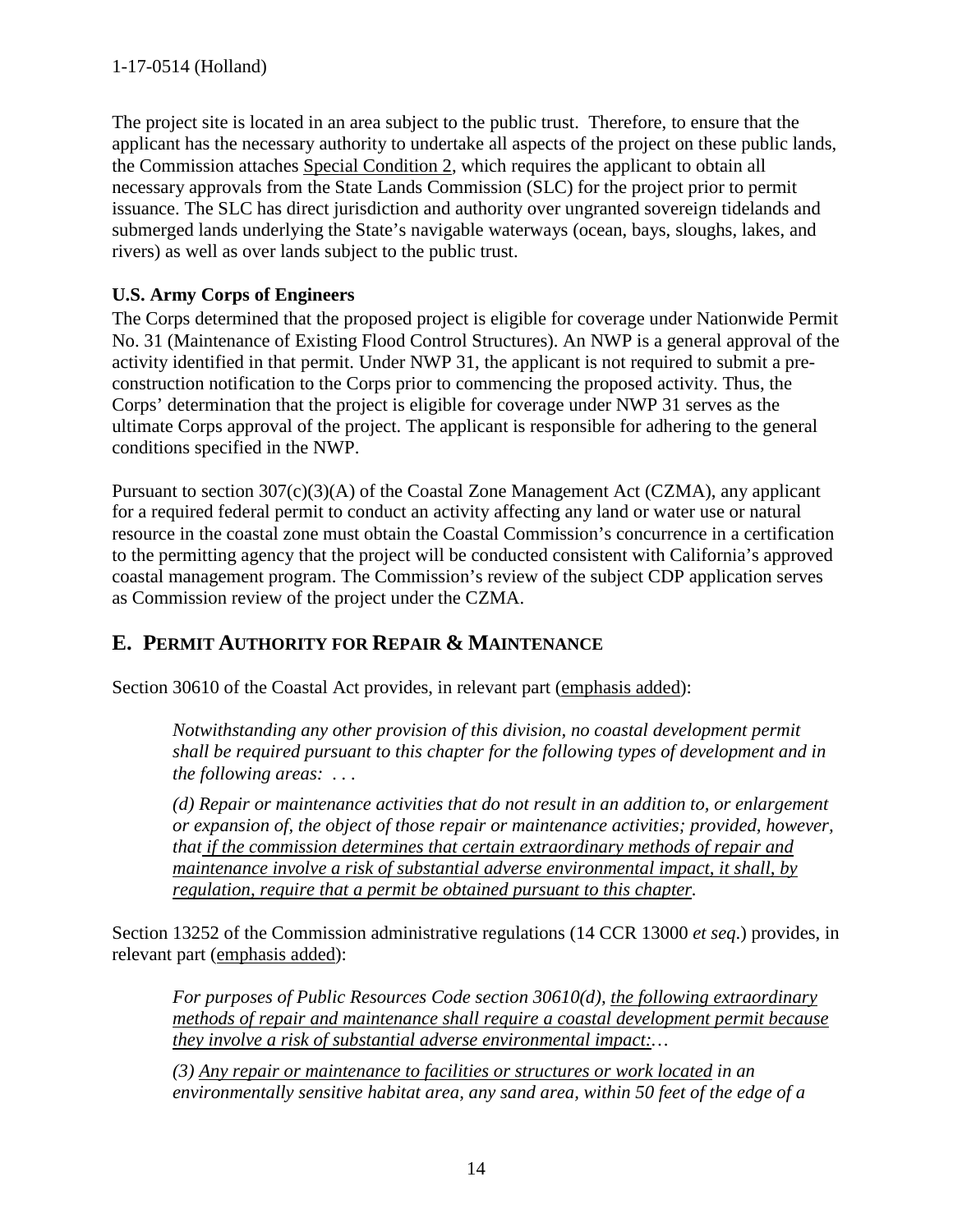*coastal bluff or environmentally sensitive habitat area, or within 20 feet of coastal waters or streams that include:* 

*(A) The placement or removal, whether temporary or permanent, of rip-rap, rocks, sand or other beach materials or any other forms of solid materials;* 

*(B) The presence, whether temporary or permanent, of mechanized equipment or construction materials.* 

*All repair and maintenance activities governed by the above provisions shall be subject*  to the permit regulations promulgated pursuant to the Coastal Act, including but not *limited to the regulations governing administrative and emergency permits…* 

The proposed project qualifies as a repair and maintenance project under Section 30610(d) of the Coastal Act and Section 13252(b) of the Commission's regulations because (1) the project does not involve an addition to, or an enlargement or expansion of, the subject levee, and (2) less than 50% of the structure is subject to proposed repairs (in this case 100 feet of a 6,750-foot-long levee on the subject property, none of which has been repaired in the past). The proposed project is designed to re-establish the portion of the levee that is eroding and at risk of breaching, within the original footprint of the levee, as delineated by the redwood timber wall remaining on the slough side of the levee base. This levee structure was originally constructed over 100 years ago.

Although certain types of repair projects are exempt from CDP requirements, section 13252 of the regulations requires a CDP for extraordinary methods of repair and maintenance enumerated in the regulation. The proposed repair work involves the placement of construction materials and placement of base and riprap materials in coastal waters and along the seaward side of the levee. The proposed repair project therefore requires a CDP under CCR section 13252(a)(3).

In considering a permit application for a repair or maintenance project pursuant to the abovecited authority, the Commission reviews whether the proposed method of repair or maintenance is consistent with the Chapter 3 policies of the Coastal Act. The Commission's evaluation of such repair and maintenance projects does not extend to an evaluation of the conformity with the Coastal Act of the underlying existing development.

The repair and maintenance of shoreline protective devices, such as that proposed under the subject CDP application, can have adverse impacts on coastal resources, in this case wetlands, waters, and sensitive species adjacent to the project area, if not properly undertaken with appropriate mitigation. As described above and in the submitted plans, the applicant proposes to repair an approximately 100-foot-long segment of an existing earthen levee by placing approximately 180 cubic yards of ¼-ton rock slope protection and 60 cubic yards of base rock and associated geotextile fabric on the slough side of the existing levee, within the original levee footprint, behind (landward of) the deteriorating redwood timber retaining wall that demarcates the historic seaward extent of the levee. The applicant has included mitigation measures as part of its proposal, as discussed above, including enhancing 1,200 square feet in size of coastal scrub and riparian habitat adjacent to the project area, limiting work to periods to the dry season and to periods of low tide or work on the lower portion of the slough side of the levee and using standard appropriate BMPs to avoid sediment discharges to the slough. Although these and other measures proposed by the applicant are necessary to achieve conformity with the Chapter 3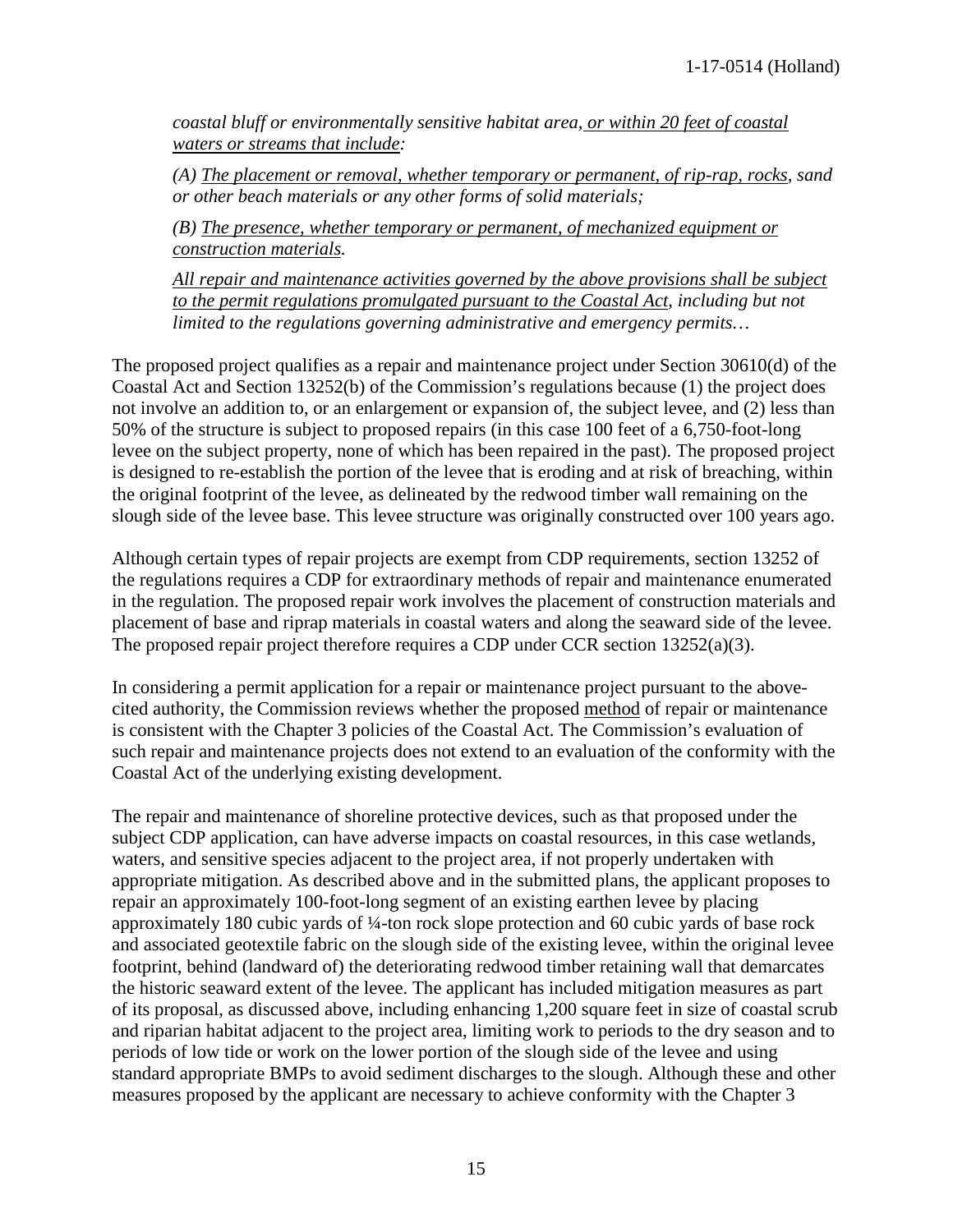policies of the Coastal Act, additional measures also are needed to avoid or minimize potential project impacts on water quality and adjacent wetland habitats and minimizes the risk of geologic hazards. The conditions required to meet these standards are discussed in the following findings. Therefore, as conditioned, the Commission finds that the proposed method of repair and maintenance is consistent with all applicable Chapter 3 policies of the Coastal Act.

## <span id="page-15-0"></span>**F. PROTECTION OF COASTAL WATERS AND WATER QUALITY**

Section 30230 of the Coastal Act states as follows:

*Marine resources shall be maintained, enhanced, and where feasible, restored. Special protection shall be given to areas and species of special biological or economic significance. Uses of the marine environment shall be carried out in a manner that will sustain the biological productivity of coastal waters and that will maintain healthy populations of all species of marine organisms adequate for long-term commercial, recreational, scientific, and educational purposes.* 

Section 30231 of the Coastal Act states as follows:

*The biological productivity and the quality of coastal waters, streams, wetlands, estuaries, and lakes appropriate to maintain optimum populations of marine organisms and for the protection of human health shall be maintained and, where feasible, restored through, among other means, minimizing adverse effects of waste water discharges and entrainment, controlling runoff, preventing depletion of ground water supplies and substantial interference with surface water flow, encouraging waste water reclamation, maintaining natural vegetation buffer areas that protect riparian habitats, and minimizing alteration of natural streams.*

Section 30232 of the Coastal Act states as follows:

*Protection against the spillage of crude oil, gas, petroleum products or hazardous substances shall be provided in relation to any development or transportation of such materials. Effective containment and cleanup facilities and procedures shall be provided for accidental spills that do occur.* 

Section 30233 of the Coastal Act, states in applicable part:

*(a) The diking, filling, or dredging of open coastal waters, wetlands, estuaries, and lakes shall be permitted in accordance with other applicable provisions of this division, where there is no feasible less environmentally damaging alternative, and where feasible mitigation measures have been provided to minimize adverse environmental effects…*

As discussed above, the project site is located adjacent to and within Fay Slough. Most of the rock proposed to be placed to repair the existing rock slope protection will be placed in areas that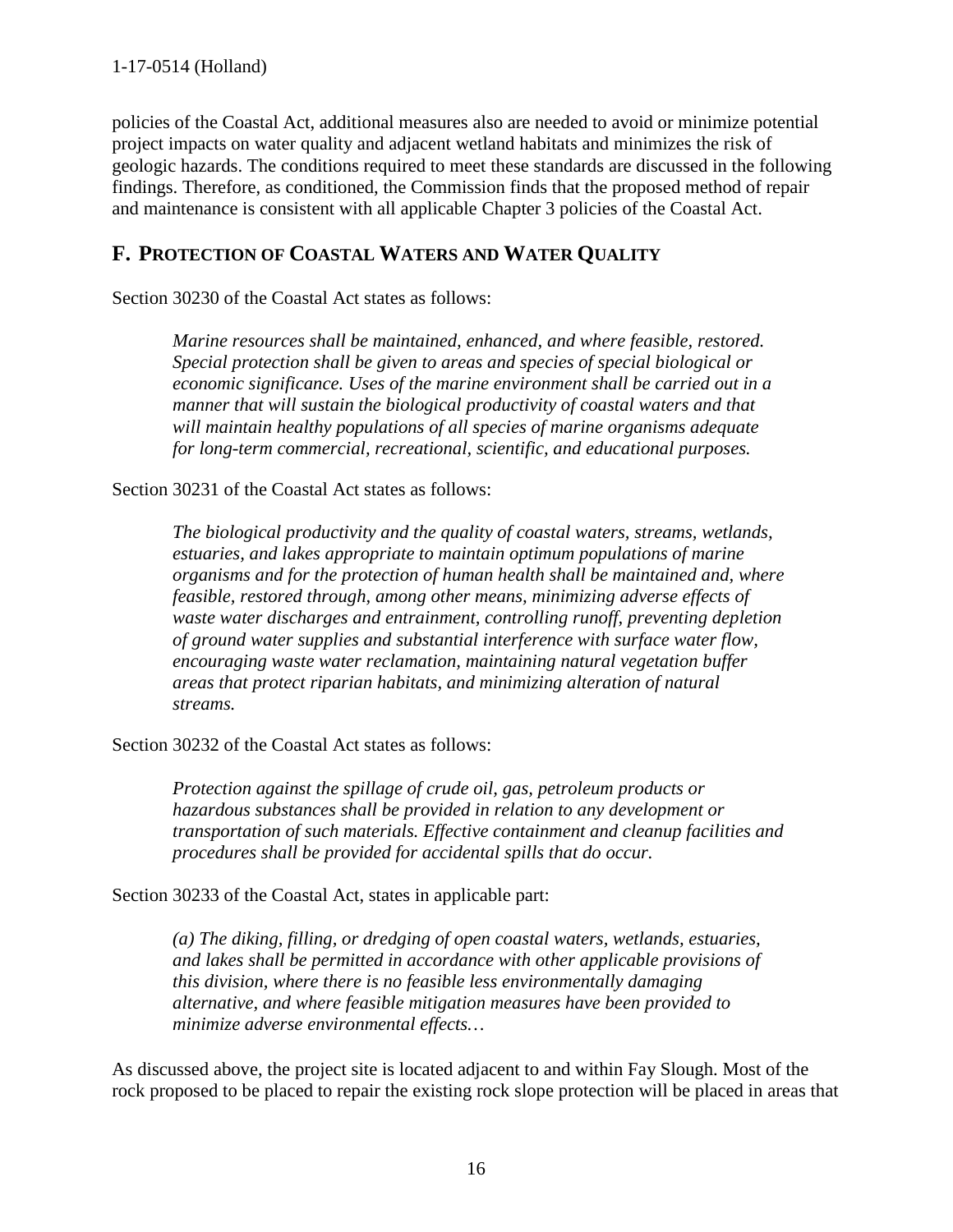are covered at least periodically with shallow tidal water and are considered wetlands pursuant to section 30121 of the Coastal Act and section 13577(b) of the Commission's regulations. The existing earthen levee provides some intertidal and marsh habitat. Patches of salt marsh vegetation occur within a narrow one-to-two-foot wide strip along the length of the 100-footlong project area within eroded voids at the base of the levee. The salt marsh vegetation is dominated by an invasive species, dense flowered cord grass (*Spartina densiflora*). The area currently does not provide significant salt marsh habitat because of the presence of the invasive grass and due to burial by the constant sloughing off of the levee face and the continued erosion of the levee. To enhance habitat values, the applicant proposes to plant the top and inboard side of the restored levee. The disturbed area will be seeded with native grass species such as *Bromus carinatus*, *Elymus glaucus*, and *Festuca rubra*. Native coastal shrubs will be planted onto the top and landside of the levee in the project area, including *Baccharis pilularis*, *Ceanothus thrysiflorus*, *Garrya elliptica*, *Mimulus aurantiacu*s, *Morella californica*, *Ribes sanguineum* and *Lonicera involucrata*.

There is habitat within the vicinity of the project site for several rare plant species, two of which (Lyngbye's sedge and Humboldt Bay owl's clover) were detected in the project vicinity during seasonally appropriate surveys conducted for this project in 2016 and 2017. No rare plants were found within the project footprint itself, but rare plant populations were documented upstream and downstream from the site (the closest population was located 114 feet from the project footprint).

#### **Alternatives**

As set forth above, Coastal Act section 30233 states that wetland fill may only be approved when there is no feasible less environmentally damaging alternative. As noted above, in considering a permit application for a repair or maintenance project pursuant to the above-cited authority, the Commission reviews whether the proposed method of repair or maintenance is consistent with the Chapter 3 policies of the Coastal Act. The Commission's evaluation of such repair and maintenance projects does not extend to an evaluation of the conformity with the Coastal Act of the underlying existing development. However, the proposed placement of rock revetment, which repairs the levee back to its original form, must be scrutinized to determine whether another material or configuration would be a less environmentally damaging feasible alternative.

Alternatives to the methods of the project are limited. Three alternatives to the proposed project have been identified, including: (1) the "no project" alternative, (2) the living shoreline alternative, and (3) a natural stacked log wall:

- The no project alternative would allow continued erosion of the earthen levee from highenergy slough currents, which eventually will cause a breach of the levee leading to the inundation and damage of the applicant's agricultural lands. In addition, further collapse of the levee will lead to more extensive erosion resulting in sedimentation and burial of wetland habitats.
- The living shoreline alternative, involving the use of native plantings in conjunction with a turf reinforcement mat, was considered but discounted for two reasons. First, establishment of vegetation along the toe of the levee at this location is infeasible due to flow velocities and extended periods of inundation. Second, a living shoreline would not be able to provide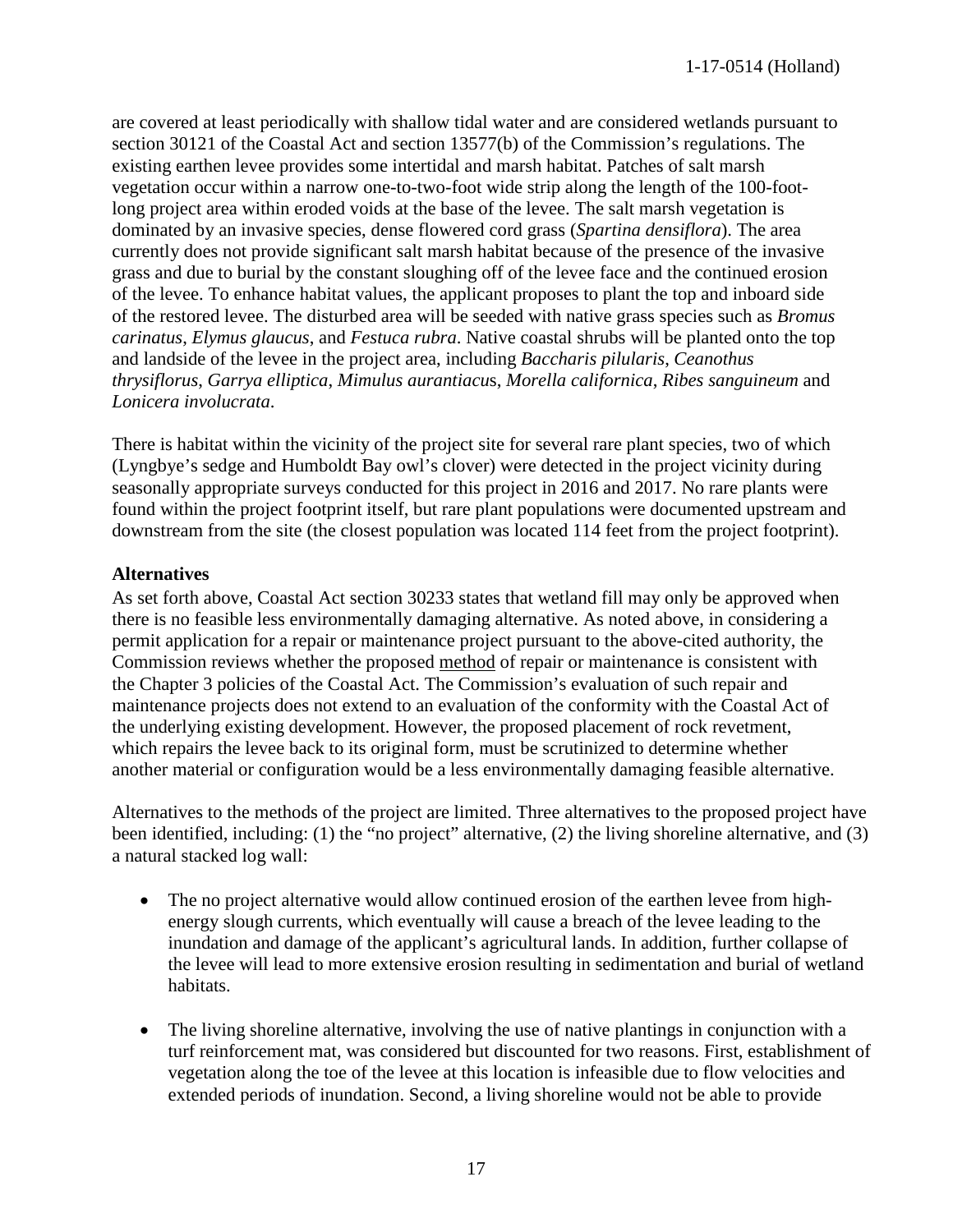protection below the toe of the slope, and shifts in channel thalweg (deepest part of the channel), located within 10 feet of the toe of the levee, would continue to erode the slope and further undermine the levee.

• The final alternative identified is a more natural bioengineering alternative wherein large logs and boulders would be stacked and vegetation planted along the eroded levee. However, such a design would not be sufficiently stable to withstand the consistent high-energy currents affecting this portion of the levee. The failure of a log pile wall could cause downstream impacts and exacerbation of site erosion, in addition to inundation of agricultural lands and loss of wetland habitat values.

For all of these reasons, the Commission finds that these other alternatives are not feasible less environmentally damaging alternatives to the proposed project as conditioned. Thus, the Commission finds that the proposed project is the alternative that best protects intertidal habitat and water quality from adverse effects of sedimentation erosion. In addition, as described below, the applicant proposes, and the special conditions require, a range of protective measures to limit adverse project impacts on sensitive coastal resources that might otherwise arise. Therefore, the Commission finds that there is no feasible less environmentally damaging alternative to the proposed project as conditioned, consistent with the requirements of section 30233(a) of the Coastal Act.

### **Feasible Mitigation Measures**

The Commission must ensure that the method of repair and maintenance minimizes adverse environmental wetland effects consistent with Section 30233 and protects the biological productivity and the quality of coastal waters consistent with the requirements of Sections 30230 and 30231. As previously discussed, the proposed method of repair of the existing earthen levee will result in the placement of materials in and adjacent to the Fay Slough waters and freshwater wetlands. Existing mudflat and tidal marsh habitat will be filled with rock armoring material along the length of the repair area for an estimated total wetland impact of 800 square feet (100-ft-long by 8-ft-wide, from the mean high water line seaward, according to the typical section shown on the project plans). As such, there is a potential for project activities to adversely impact the water quality and habitat function of surrounding habitat areas. Unless appropriate protocols are followed, the proposed method of repair could result in the discharge or release of sediment, loose rock, construction materials and debris, coolants and petroleum products leaked from construction equipment, trash, or other pollutants into coastal waters and wetland habitat causing adverse impacts on water quality and marine resources within and adjacent to the project site. Of particular concern is the potential for deflected channel flow and/or energy across the channel causing erosion in a new location.

The applicant has proposed a number of measures to protect water quality and sensitive habitats. These measures include, but are not limited to, the following: (a) use of temporary turbidity barriers, silt fencing, erosion control blankets, and fiber rolls to minimize the potential for sediment to discharge into surrounding wetlands and waters during construction; (b) conducting work only during the dry season and, for work on the lower portion of the slough side of the levee, only during periods of low tide to protect water quality and minimize potential impacts to sensitive fish and frogs with the potential to occur in the project vicinity; (c) use of silt fencing and other erosion control devices around staging and stockpiling areas; (d) avoiding equipment use within freshwater and estuarine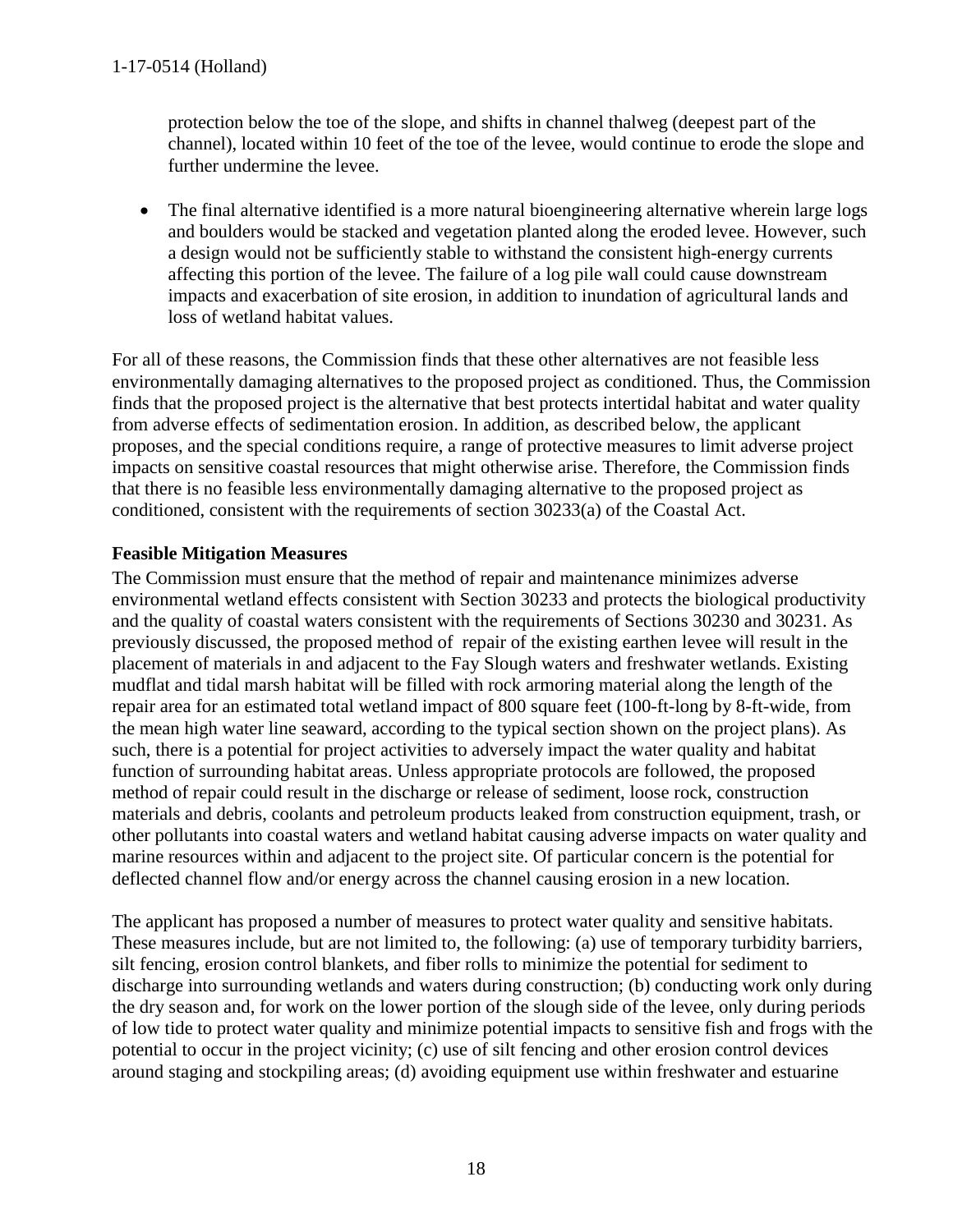wetlands and waters; and (e) implementing spill prevention and control measures to prevent the discharge of hazardous materials into site soils and surrounding wetlands and waters.

In general, the measures as proposed by the Applicant are necessary and appropriate to protect water quality and sensitive habitats consistent with the requirements of the Coastal Act. However, in some cases the particular best management practices (BMPs) proposed to be used do not go far enough in minimizing the potential for project related impacts to the slough channel and nearby habitat. For example, the proposed measures do not specify a plan for the disposal of excess sediment and vegetative spoils associated with the excavation of the repair site, nor do they provide for maintaining the repair site should any of the rock or other material proposed for repairs becomes dislodged after completion of repairs. To ensure that all feasible mitigation measures needed to minimize adverse environmental effects from construction-related impacts are implemented, the Commission attaches Special Conditions 3, 4, and 5:

- **Special Condition 3** outlines general construction standards and responsibilities that must be adhered to, along with timing provisions for construction and BMPs designed to maintain water quality and the marine environment. The area of the property in proximity to the levee repair site is assumed to be seasonal wetland that is dry during the summer when work is proposed. It is not feasible to avoid all of the area that is comprised of seasonal wetland for project staging, but Special Condition 3 requires that staging areas be kept 50 feet or more away from coastal waters, drainage courses, and areas exhibiting wetland hydrology during the seasonal work period. These requirements will minimize adverse impacts to the seasonal wetlands by confining staging to areas that are dry during construction.
- **Special Condition 4** requires submittal of debris disposal details prior to permit issuance to ensure that excess soil, vegetation, remnants of the redwood timber retaining wall, and other debris generated by excavation of the levee repair area will be disposed of lawfully.
- **Special Condition 5** specifies standards for the levee repair, including requirements that the repairs be performed consistent with the approved engineering plans, that the alignment of the repairs shall encroach no further seaward than the existing remnant timber retaining wall that demarcates the historic footprint of the levee toe, and that the Applicant submit a follow-up monitoring report within one year of completion of construction that assesses any migration or movement of rock at the site and includes recommendations for repair, maintenance, modifications or other work to the levee.

All of these mitigation measures required by the special conditions are feasible and have been provided to minimize adverse environmental effects consistent with section 30233 of the Coastal Act.

As described above, the combination of the applicant's proposed avoidance and mitigation measures and the Commission's special conditions will minimize adverse effects to coastal waters, wetlands, and sensitive species. Nonetheless, the proposed maintenance work along the existing levee will still require the placement of rock fill within coastal waters – specifically within estuarine wetlands of Fay Slough. Existing mudflat and tidal marsh habitat will be filled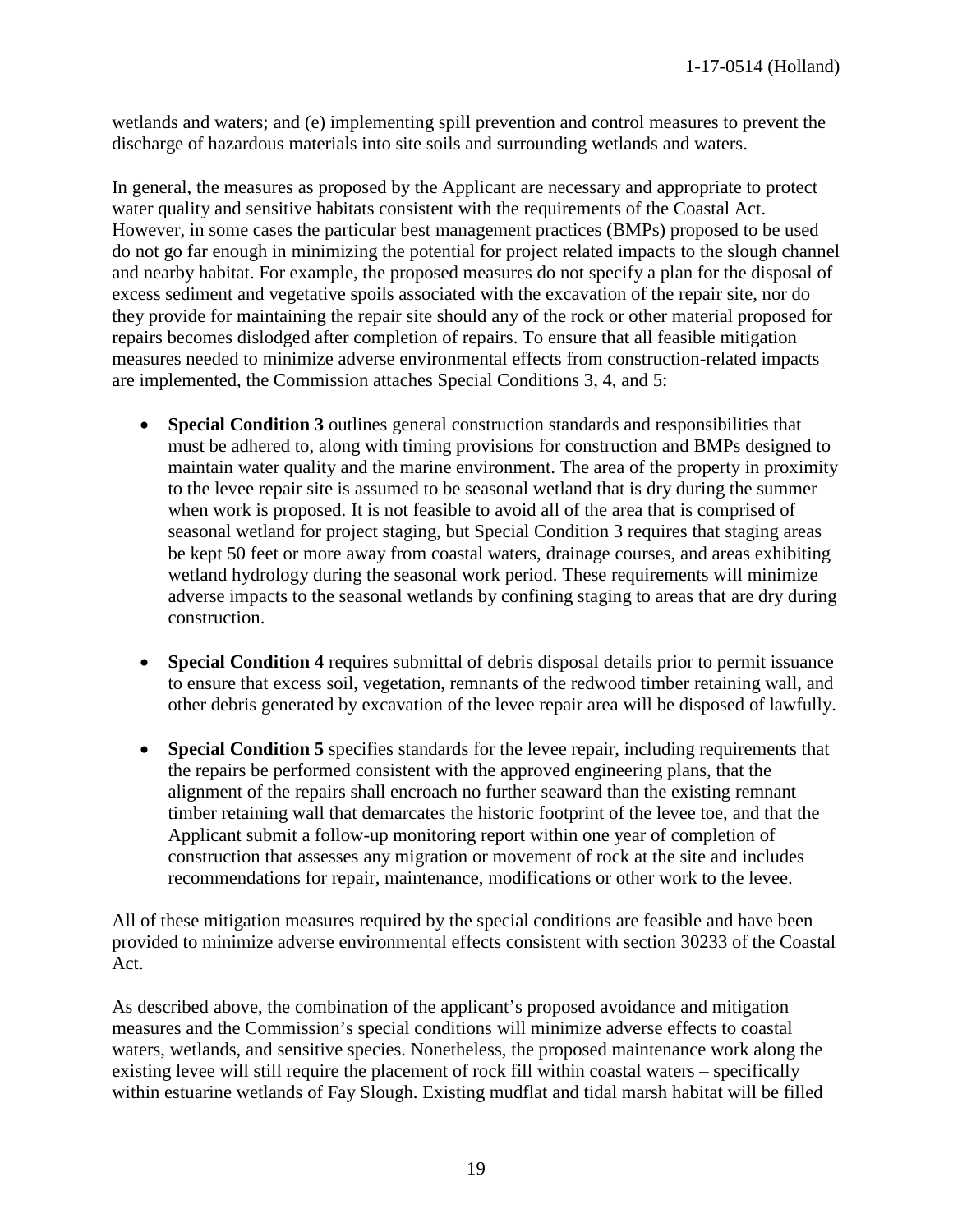with rock armoring material along the length of the repair area for an estimated total wetland impact of 800 square feet (100-ft-long by 8-ft-wide, from the mean high water line seaward, according to the typical section shown on the project plans). As such, in order to provide feasible mitigation measures to minimize adverse environmental effects the proposed wetland fill impacts consistent with section 30233 of the Coastal Act, the impacts to the slough habitat must be fully mitigated. As noted in Finding IV-A above, as part of the proposed development, the applicant proposes a habitat enhancement plan to offset the habitat impacts associated with the placement of revetment along the earthen levee. Habitat impacts would occur to mostly nonnative herbaceous wetland vegetation currently growing on the slough-side of the levee as well as some salt marsh and mudflat habitat in the area behind the timber retaining wall where the levee has eroded away. The stated goal of the proposed habitat enhancement plan is to establish a coastal scrub community along the top of the levee and riparian vegetation along the side of the levee within the project area. The vegetation enhancement area is approximately 1,200 square feet in size (100 feet long by 12 feet wide), spanning the length of the repair area. Current non-native and invasive vegetation along the top of the levee would be replaced with a diversity of native trees and shrub species. The goal is to enhance wetland habitat by establishing native woody vegetative cover along the levee.

Riparian forest and scrub habitats historically occupied approximately half of the coastal plains around the bay and today represent only a fraction of that area. The U.S. Fish and Wildlife Service (FWS) has indicated that restoration of these habitats around Humboldt Bay is a high priority for the protection, enhancement, and restoration of native fish, wildlife, and plant communities. Humboldt Bay and its surrounding habitats are an important stopover point for hundreds of species of birds as they travel the Pacific Flyway, an "aerial highway" used by birds that nest in the far north and migrate to wintering areas in North and South America. Scrub and riparian habitats in particular are crucial for many migratory and resident bird species that need the habitat for nesting, roosting, and foraging. Additionally, the wetland habitats around Humboldt Bay, including riparian zones, are important for over 40 species of mammals and over 100 species of fish and marine invertebrates.

In this case, because the fill associated with the repair work will only replace previously placed levee fill that was washed away just in the past year, the Commission finds that it is not necessary to create new mudflat and tidal marsh wetland habitat to minimize adverse environmental effects of the proposed wetland fill. However, feasible mitigation measures must be employed to minimizes adverse environmental wetland effects to the wetland vegetation currently growing on the slough-side of the levee and protect the biological productivity and the quality of coastal waters consistent with the requirements of Sections 30230, 30231, and 30233 of the Coastal Act. Due to the widespread reduction of native coastal scrub and riparian habitats in the Humboldt Bay region over the past century, restoration consisting of coastal scrub and riparian habitats will produce tangible benefits for these native habitat types. Marine riparian zones, including riparian and coastal scrub vegetation along tidal sloughs, serve similar functions to those described for freshwater systems and are likely to provide additional functions unique to nearshore ecosystems (Brennan & Culverwell 2004). Riparian areas contribute important organic debris that is transformed into nutrients, which support the marine food web. Wood, leaf litter, and other organic matter from riparian areas provide nutrients for life at the base of the food web. Riparian vegetation also supports insects and other prey resources, which are eaten by juvenile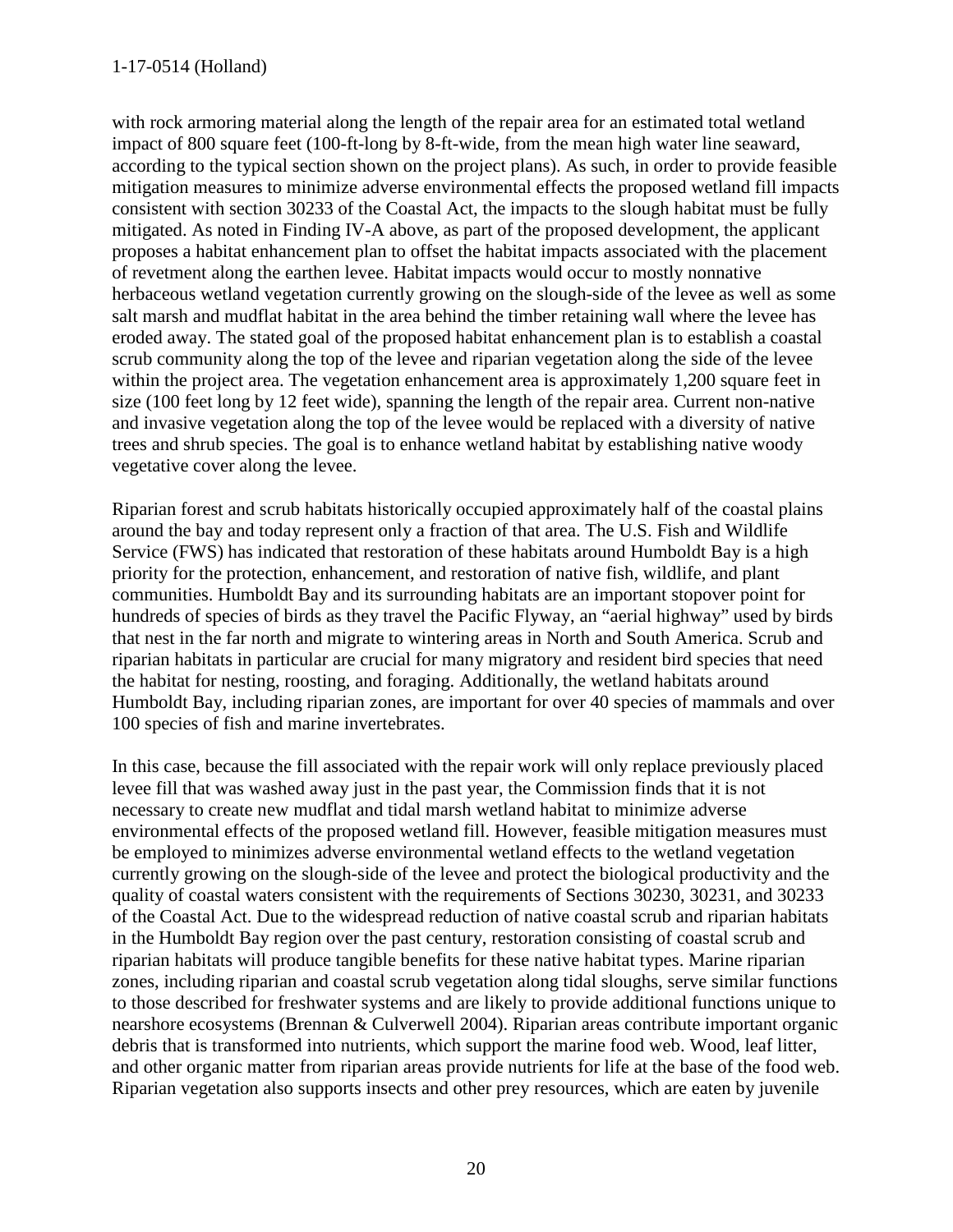salmon and other fish and wildlife. Riparian areas capture contaminants; by absorbing or filtering contaminated stormwater runoff, soils and vegetation in marine riparian areas can prevent pollutants from entering coastal waters. Healthy riparian areas support rich and diverse communities of animals that depend on the areas for feeding, breeding, refuge, movement, and migration. Salmonids and many other fish species feed on insects from marine riparian areas. If these areas are altered or eliminated, the food supply and, thus, the abundance of nearshore fish is likely to be reduced. Importantly, riparian areas serve as buffers for human health and safety. The marine riparian functions of water quality, soil stability, and the ability to absorb the impacts of storm surges and other natural, physical assaults on shorelines have direct benefits to humanity. Flooding and storm events can be exacerbated in the absence of marine riparian areas, which can serve as protective buffers. Thus, the restoration of riparian habitat in the Humboldt Bay area is integral to maintaining optimum populations of marine organisms that inhabit the slough environment, consistent with the mandates of section 30231 of the Coastal Act.

Therefore, the Commission imposes **Special Condition 6** to require that the Applicant successfully implement the proposed habitat enhancement plan to establish a coastal scrub community along the top of the levee and riparian vegetation along the side of the levee within the project area.

#### **Conclusion**

In conclusion, the Commission finds that the method of proposed repair and maintenance as conditioned herein (1) uses the least environmentally damaging feasible alternative; (2) provides feasible mitigation measures to minimize adverse environmental effects; and (3) protects the biological productivity and the quality of coastal wetlands and waters, consistent with Sections 30230, 30231, and 30233 of the Coastal Act.

## <span id="page-20-0"></span>**G. HAZARDS**

Section 30253 of the Coastal Act states in applicable part:

 *New development shall do all of the following:* 

- *(a) Minimize risks to life and property in areas of high geologic, flood, and fire hazard.*
- *(b) Assure stability and structural integrity, and neither create nor contribute significantly to erosion, geologic instability, or destruction of the site or surrounding area or in any way require the construction of protective devices that would substantially alter natural landforms along bluffs and cliffs…*

The existing levee repair site is located along Fay Slough at a bend in the slough where the channel has cut southward over the past year, exacerbating erosion at the subject site. The levee banks are steep and undercut by bank erosion on the slough side from currents that carry water directed at the affected portion of the levee. As such, portions of the bank are beginning to fail resulting in vertical cuts and overhangs along the area proposed for repairs. The proposed riprapbased repair work is necessary to repair damage from these hazards and strengthen the levee against further damage from such hazards. Levee failure at this location could result in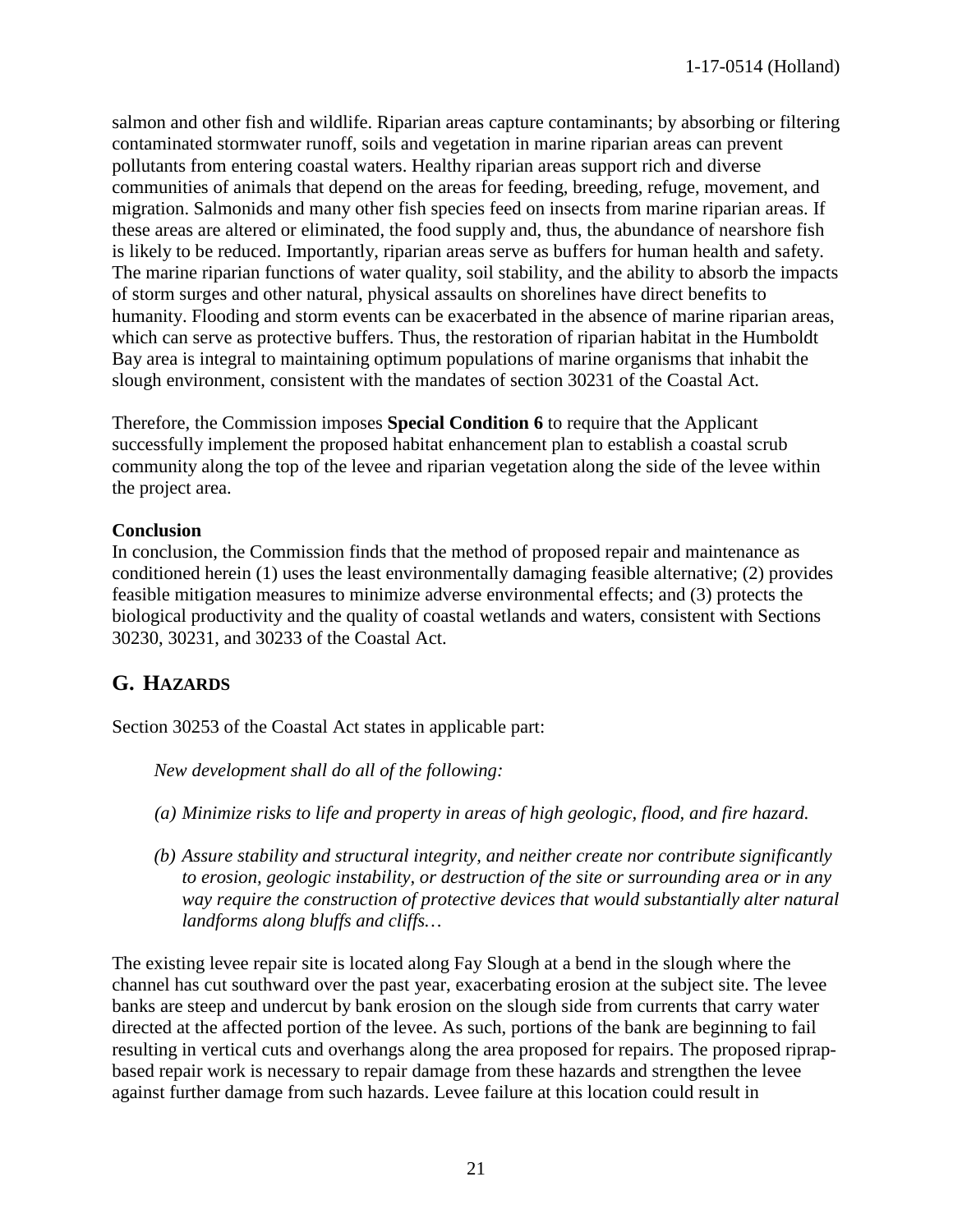#### 1-17-0514 (Holland)

significant impacts to the Applicant's agricultural property and to the City of Eureka's water main that runs through the property approximately 400 feet from the subject site.

To assure the structural integrity and stability of the repaired levee, the repairs have been engineered. The quarry rock to be used in the repairs and the design meet appropriate engineering specifications. An engineering report submitted with the application concludes that erosion along the ends of the repair site is not expected because the current velocities are not expected to exceed the scouring velocities. In addition, the ends of the revetment incorporate a tapered design consistent with FHWA bank stabilization engineering standards to further minimize the potential for continued erosion of the levee at those locations. The engineering report also evaluates the potential for the proposed rock revetment to deflect channel flow or energy across the channel and cause erosion of other levees flanking the slough. The report concludes that such effects are unlikely, because the proposed revetment project will not change the alignment of the slough channel and thus will not change the flow path of slough waters.

To ensure that the repairs conform to the plans that have been determined to be acceptable, the Commission attaches **Special Condition 5-A**. This condition requires that the repairs to the levee be performed consistent with the submitted plans. In addition, Special Condition 5-D is imposed to require monitoring of the repair site to ensure the levee continues to function as intended and without any off-site erosion impacts caused by the repair design. Furthermore, Special Condition 5-E specifies maintenance standards for the repair area, including requirements for the Applicant to remove or redeposit any debris, rock, or material that becomes dislodged after completion of the approved shoreline protection as soon as possible after such displacement occurs.

Due to the uncertain nature and inherent risk associated with the construction of improvements in high energy coastal environments, the Commission attaches **Special Condition 7**. Special Condition 7 requires the applicant to assume the risks of extraordinary erosion and flood hazards along the slough area and waive any claim of liability on the part of the Commission. Given that the applicant has chosen to implement the project despite these risks, the applicant must assume the risks. In this way, the applicant is notified that the Commission is not liable for damage as a result of approving the permit for the development. The condition also requires the applicant to indemnify the Commission in the event that third parties bring an action against the Commission as a result of the failure of the development to withstand hazards. To ensure that all future owners of the property are aware of the flood hazard present at the site, the Commission's immunity from liability, and the indemnity afforded the Commission, **Special Condition 8** requires recordation of a deed restriction that imposes the special conditions of the permit as covenants, conditions, and restrictions on the use of the property.

The Commission finds that as conditioned, the method of proposed repair and maintenance will minimize risks to life and property from geologic and flood hazards, will assure stability and structural integrity, and will neither create nor contribute significantly to erosion, geologic instability, or erosion of the site or surrounding area consistent with the requirements of section 30253 of the Coastal Act.

## <span id="page-21-0"></span>**H. ARCHAEOLOGICAL RESOURCES**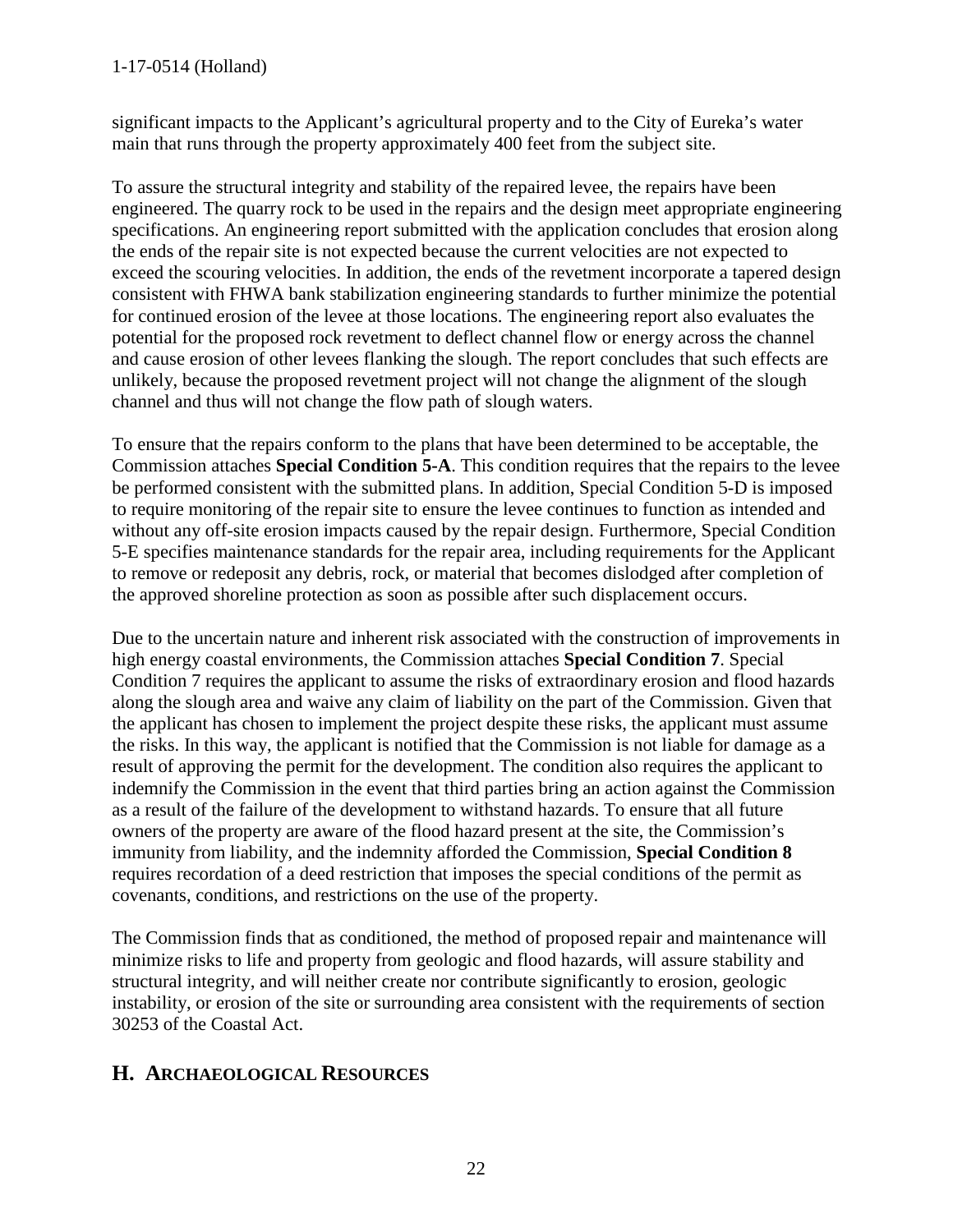Section 30244 of the Coastal Act states:

*Where development would adversely impact archeological or paleontological resources as identified by the State Historic Preservation Officer, reasonable mitigation measures shall be required.* 

The Wiyot, a Native American tribe, is known to have settled along the Humboldt County coast within the general vicinity of the subject property. Today the Wiyot Tribe is represented by Tribal Historic Preservation Officers from the Blue Lake Rancheria, the Table Bluff Reservation, and the Bear River Band of the Rohnerville Rancheria.

To ensure protection of any cultural resources that may be discovered at the site during construction of the proposed project, the Commission attaches **Special Condition 9.** This special condition requires that if an area of cultural deposits is discovered during the course of the project, all construction must cease and a qualified cultural resource specialist must analyze the significance of the find. To recommence construction following discovery of cultural deposits, the permittee is required to submit a supplementary archaeological plan for the review and approval of the Executive Director, who determines whether the changes are de minimis in nature and scope, or whether an amendment to this permit is required.

Therefore, the Commission finds that the method of proposed repair and maintenance, as conditioned, is consistent with Coastal Act section 30244.

### <span id="page-22-0"></span>**I. PUBLIC ACCESS**

Section 30210 of the Coastal Act requires that maximum public access shall be provided consistent with public safety needs and the need to protect natural resource areas from overuse. Section 30212 of the Coastal Act requires that access from the nearest public roadway to the shoreline be provided in new development projects, except where it is inconsistent with public safety, military security, or protection of fragile coastal resources, or where adequate access exists nearby. Section 30211 of the Coastal Act requires that development not interfere with the public's right to access gained by use or legislative authorization. Section 30214 of the Coastal Act provides that the public access policies of the Coastal Act shall be implemented in a manner that takes into account the capacity of the site and the fragility of natural resources in the area. In applying Sections 30210, 30211, 30212, and 30214, the Commission is also limited by the need to show that any denial of a permit application based on these sections or any decision to grant a permit subject to special conditions requiring public access is necessary to avoid or offset a project's adverse impact on existing or potential access.

The project will not adversely affect public access to the shoreline. Although the project site is on a tidal slough, the site is surrounded by private lands, and any access to the site via water is limited to kayak, canoe or other small personal watercraft. No public access is available along the levee itself, and the project will not interfere with kayak access along Fay Slough. Nearby bays and the open coastal shoreline beyond these bays provides numerous opportunities for coastal access and recreation for the public. For all of these reasons, the Commission finds that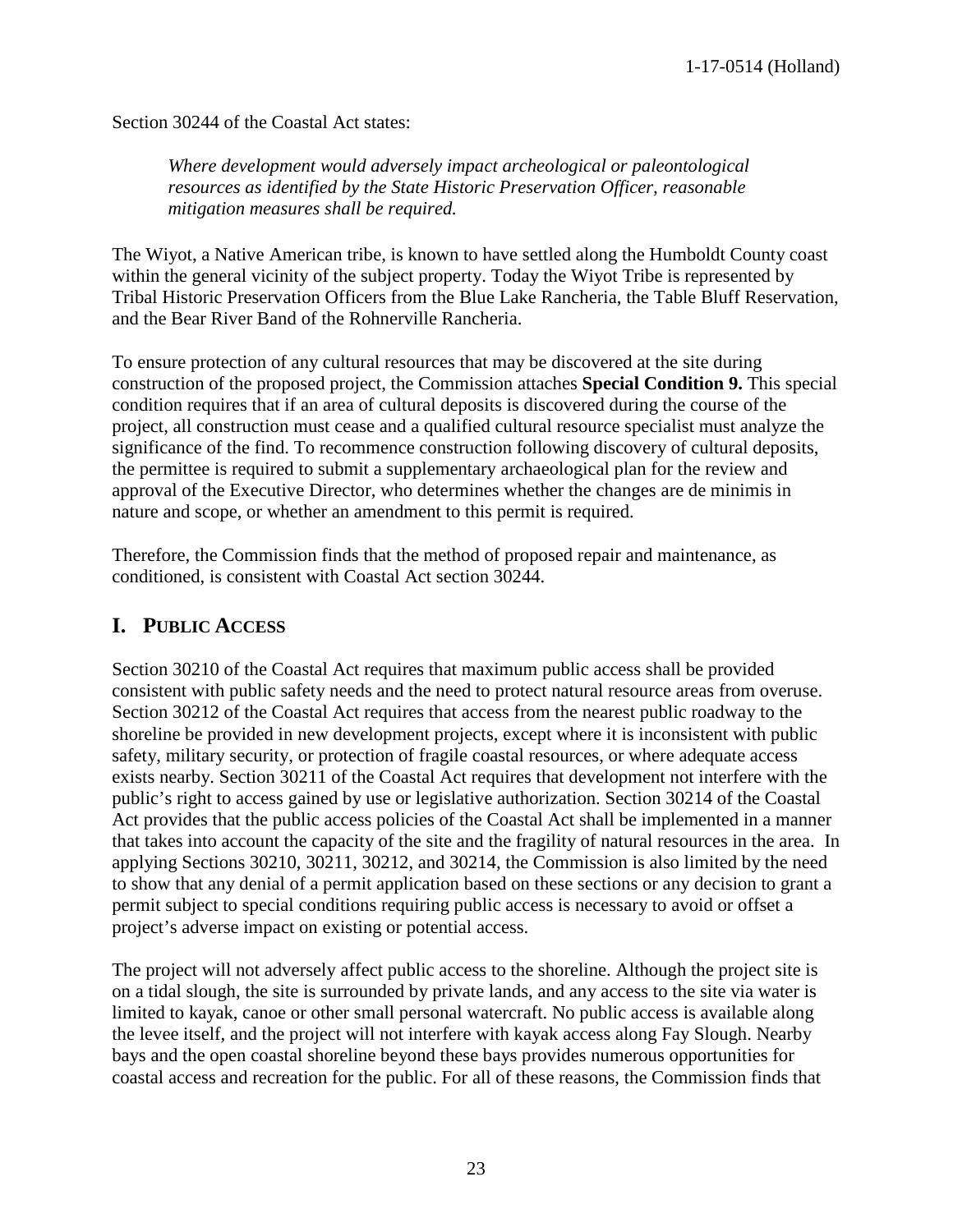the method of proposed repair and maintenance as conditioned, which does not include provision of public access, is consistent with the public access policies of the Coastal Act.

## <span id="page-23-0"></span>**J. CALIFORNIA ENVIRONMENTAL QUALITY ACT (CEQA)**

The Humboldt Bay Harbor, Recreation and Conservation District served as the lead agency for the project for CEQA purposes. The District determined the work to be categorically exempt under CEQA.

Section 13906 of the California Code of Regulation requires Coastal Commission approval of a coastal development permit application to be supported by findings showing that the application, as modified by any conditions of approval, is consistent with any applicable requirements of the California Environmental Quality Act (CEQA). Public Resources Code section 21080.5(d)(2)(A) of CEQA prohibits a proposed development from being approved if there are feasible alternatives or feasible mitigation measures available, which would significantly lessen any significant effect that the activity may have on the environment.

The Commission incorporates its findings on Coastal Act consistency at this point as if set forth in full. As discussed above, the proposed development has been conditioned to be consistent with the policies of Chapter 3 of the Coastal Act. The findings address and respond to all public comments regarding potential significant adverse environmental effects of the project that were received prior to preparation of the staff report. As specifically discussed in these above findings, which are hereby incorporated by reference, mitigation measures that will minimize or avoid all significant adverse environmental impacts have been required. As conditioned, there are no other feasible alternatives or feasible mitigation measures available which would substantially lessen any significant adverse impacts which the activity may have on the environment. Therefore, the Commission finds that the method of proposed repair and maintenance, as conditioned to mitigate the identified impacts, can be found consistent with the requirements of the Coastal Act to conform to CEQA.